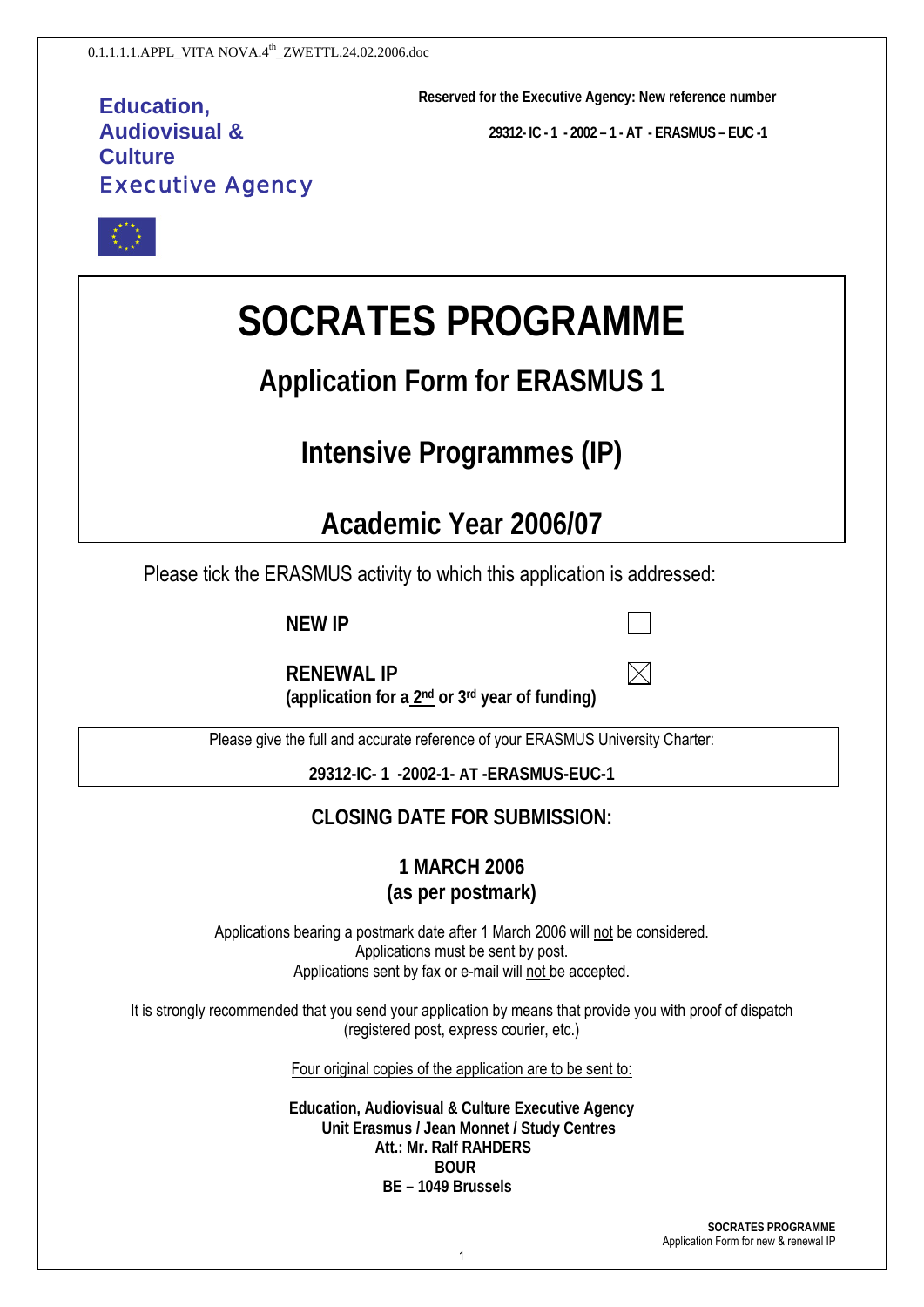## **General information regarding the application and selection procedure**

Important remark: Any institution wishing to participate in SOCRATES/ERASMUS mobility activities and/or as a coordinator in any other SOCRATES/ERASMUS activity (Curriculum Development Projects, Intensive Programmes, preproposals for Thematic Networks) must be a holder of an **ERASMUS University Charter** in order to gain access to the Programme**.** 

- **This form is to be used if your institution wishes to apply for:**
	- **NEW Intensive Programmes (IP), i.e. IPs that have not received any Community funding so far.**
	- **RENEWAL of Intensive Programmes (IP), i.e. IPs that have already received SOCRATES funding in the academic year 2005/06.**

**Please note:** IP projects that have already been awarded a grant for three consecutive years (i.e. 2003/04, 2004/05 and 2005/06) **cannot** apply anymore for further funding of this project, i.e. renew this project. However, one and the same partnership may develop a new project with new content and submit a NEW Intensive Programme (IP) proposal.

- If your are applying for a **Renewal of an Intensive Programme**, in Section 4 of this form "Description: Erasmus Intensive Programme" you do not need to answer to the points of chapters 1, 2, 4, 6, 7 and 8 of section 4. However, it is compulsory to answer to chapters 3 and 5 of section 4.
- Before completing the form, please read the relevant sections in the *SOCRATES Guidelines for Applicants* and the *SOCRATES General Call for Proposals 2006*, which contain additional information on specific priorities for that year. Further information can also be found on the SOCRATES website: http://europa.eu.int/comm/education/socrates.html
- The form must be completed in one of the official languages of the European Union. These are marked with an asterisk (\*) in Annex 2 of the *Instructions on completing the applications forms for Intensive Programmes*.
- The application must be typewritten or word-processed using a computer, character size 11 pt minimum.
- The 4 original copies of the application form must bear the original hand-written signature of the head of the coordinating institution and the original stamp of this institution.
- All the four original copies of the application must be sent in the same envelope.
- All applications will receive an acknowledgement of receipt.
- In accordance with standard practice of the Executive Agency, the information provided in your application may be used for the purposes of evaluating the SOCRATES programme. The relevant data protection regulations will be respected.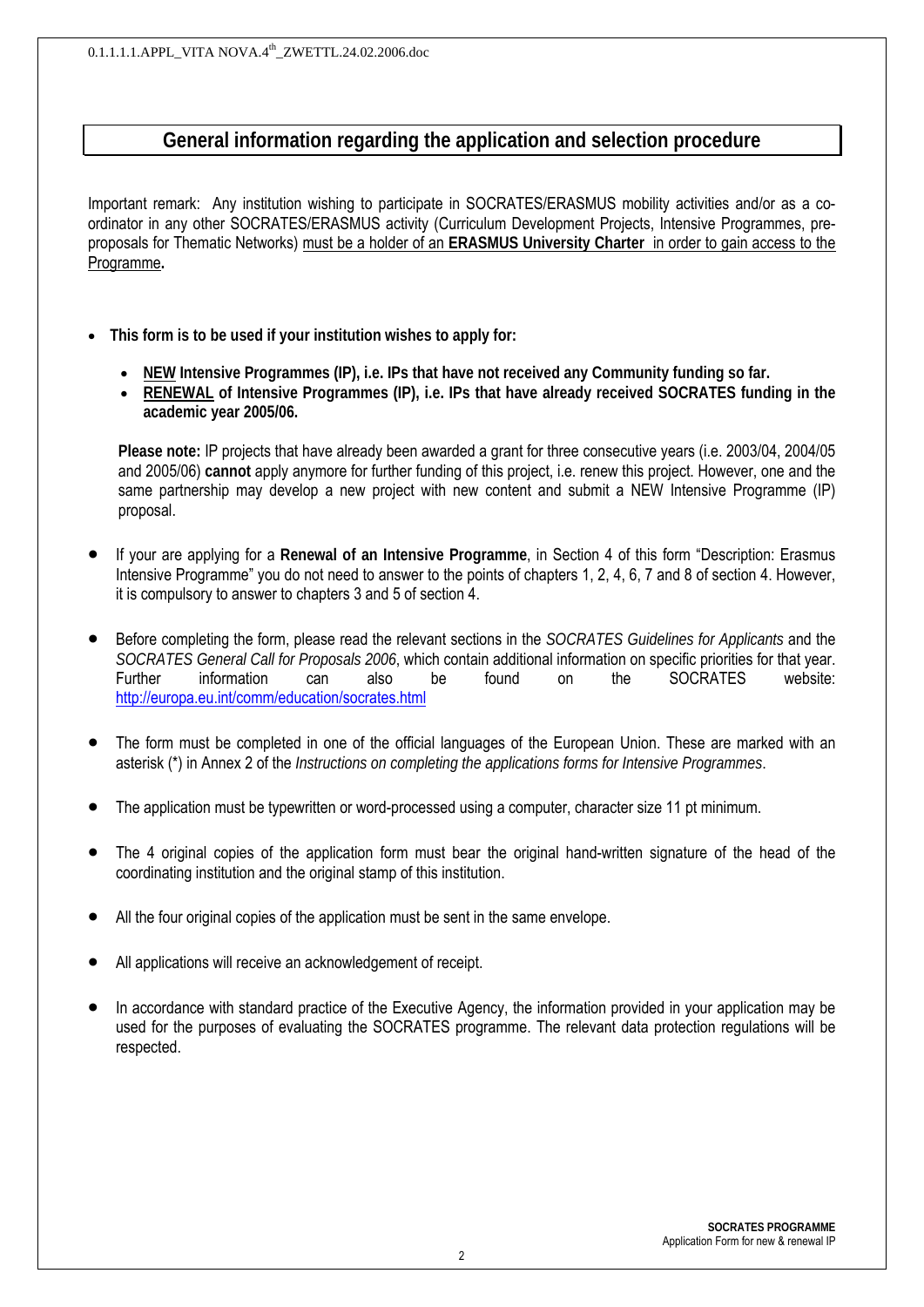• Applications will be judged against the eligibility and quality criteria set out in the *Guidelines for Applicants* and the *General Call for Proposals 2006.* 

For visitors and further information please use the following address:

**Education , Audiovisual & Culture Executive Agency Unit Erasmus / Jean Monnet / Study Centres**  Rue Colonel Bourg 135-139 B-1140 Brussels Mr. Gilles GERVAIS Telephone: +32 2 29 67 744 Fax: +32 29 21 326 e-mail: Gilles.Gervais@cec.eu.int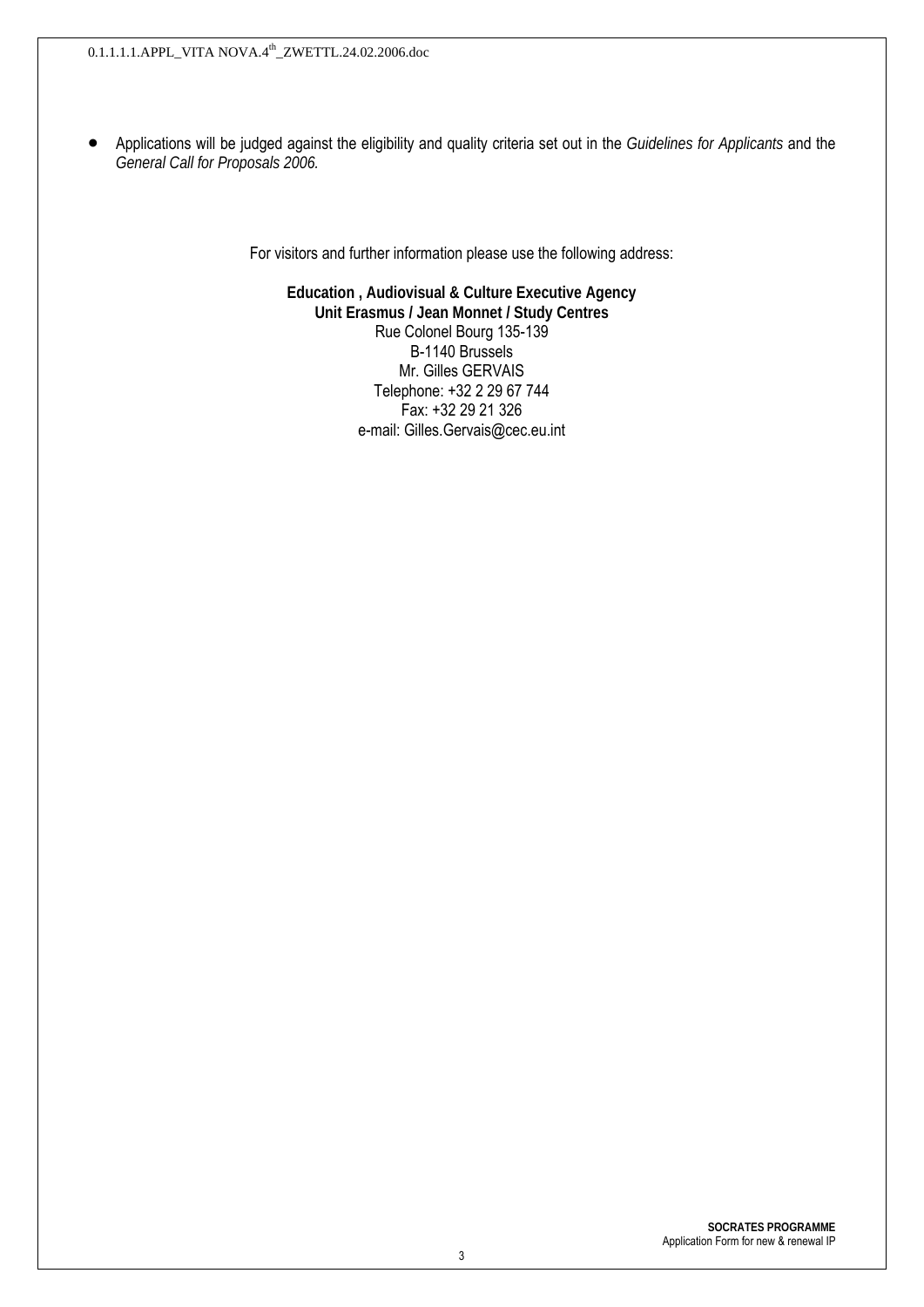## **SECTION 1 - IDENTIFICATION**

#### **1. Project title**

Please use a maximum of 12 words; start with an acronym or abbreviation, if applicable.

| VITA NOVA |  |  |  |
|-----------|--|--|--|
|           |  |  |  |
|           |  |  |  |

To fill in this part, please use the subject area codes indicated in Annex 4 of the instructions.

| Subject                    | Area | 02 O |
|----------------------------|------|------|
| Code(s)<br>(maximum three) |      | 074  |
|                            |      | O8 2 |

#### **2. Summary of the project**

Please identify clearly, in a maximum of 200 words, the following aspects of your project: Objectives (including thematic area), Target groups, Main activities and Expected outputs.

If your application is successful, this summary will be used as the description of your project and will therefore be part of your contract. It may also be used in an official SOCRATES compendium and for other information purposes. You are therefore requested to formulate it very carefully and to provide this summary in English, French or German.

#### *Please enclose a diskette / CD-Rom in Word format with this summary.*

The European monasteries are largely enclosed places which are forming an architectural unit in a spiritual context with the church, the buildings and the open spaces. Concerning about new activities in the monastery, it is necessary to create new ideas for developing necessary economic, ecological and technical activities in the future.

In cooperation with students from the Danubian countires and experts from science, administration and the church we were developing new concepts for the monastery of Stift Zwettl in Austria. Within the Intensive program the students were working on projects like regional development, restoring old buildings for new functions and collecting datas for future economic activities.

The ´vita nova´ project in Zwettl will establish a sustainable support and mobilise authorities and regional actors to a committed and effective involvement for developing new concepts for the monastery. It is also intended to transfer the results to other countries of the Danubian region. As a second step we are working on a follow up project which will take part in Bulgaria.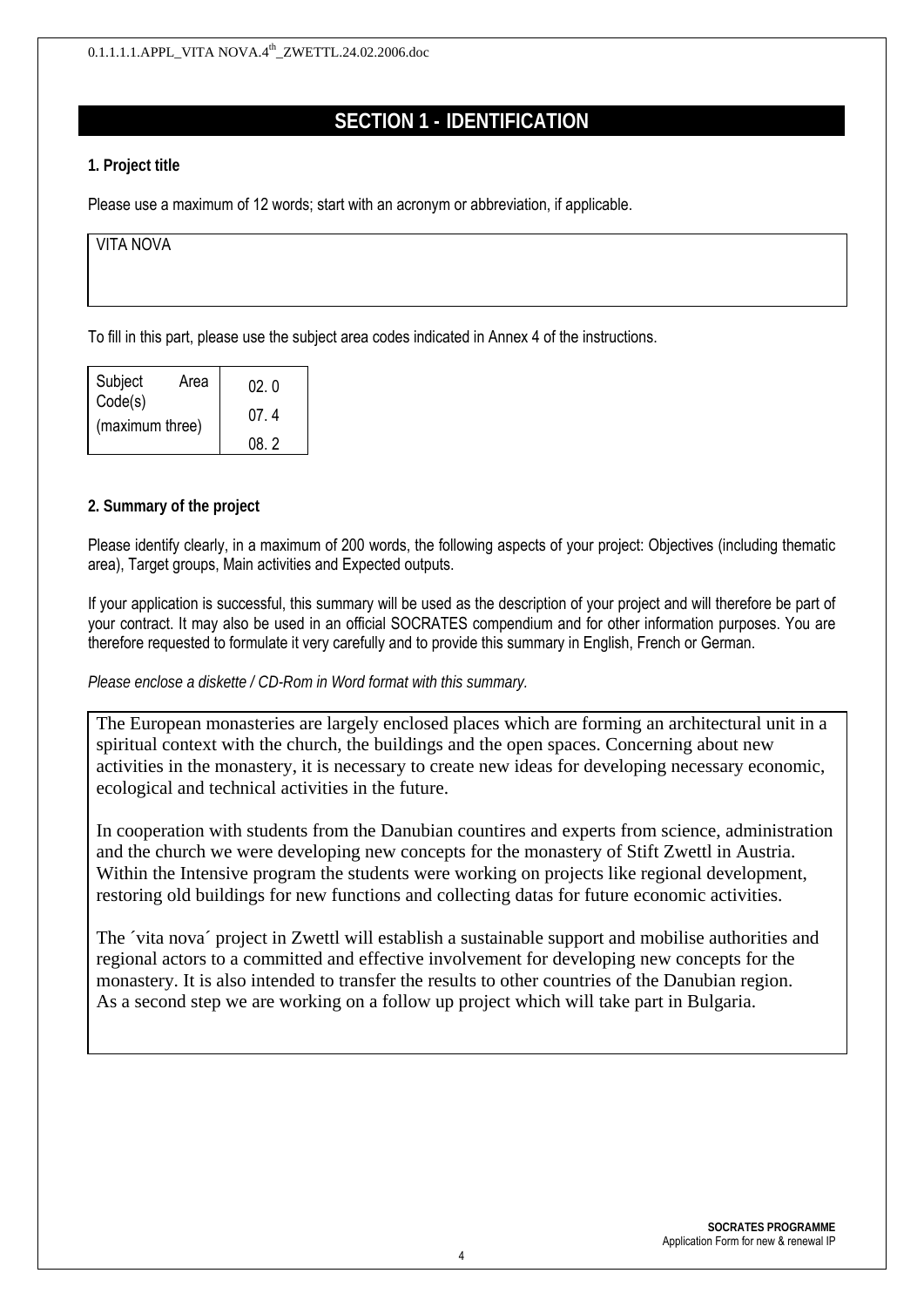#### **3. Project duration and languages**

The maximum duration of funding for an IP is three consecutive years. If the duration of your IP is more than one academic year, you are requested – in case of approval of the IP- to submit a renewal application for the following year(s) of funding.

Please note that funding of IP projects will be annual. The contractual period for the 2006 application round will start on **1 October 2006** and finish on **30 September 2007**.

| Project duration                                                                                                                                                                                                                                  | If this is a proposal for a new IP, please tick the respective box(es) according to the planned length of the project.                                                                                         |  |  |  |  |  |
|---------------------------------------------------------------------------------------------------------------------------------------------------------------------------------------------------------------------------------------------------|----------------------------------------------------------------------------------------------------------------------------------------------------------------------------------------------------------------|--|--|--|--|--|
| $\boxtimes$ 2 academic years<br>1 academic year<br>3 academic years<br>IХI                                                                                                                                                                        |                                                                                                                                                                                                                |  |  |  |  |  |
|                                                                                                                                                                                                                                                   |                                                                                                                                                                                                                |  |  |  |  |  |
| Language in which you would like the grant contract to be issued                                                                                                                                                                                  |                                                                                                                                                                                                                |  |  |  |  |  |
| 1st preference<br>$\square$ de $\boxtimes$ en $\square$ fr                                                                                                                                                                                        | 2nd preference (language in which you would like a translation of the contractual<br>package)<br>$\sqcap$ it $\sqcap$ nl $\lceil$<br>∏EL ∏ EN ∏ ES [<br>$\Box$ FI $\Box$ FR $\Box$<br>1da ⊠de i<br>PO I<br>∣SE |  |  |  |  |  |
| Language in which you would like correspondence with the Executive Agency to be conducted<br>(to facilitate cooperation with your partners, you are advised to enter the language most commonly used for communication within<br>the partnership) |                                                                                                                                                                                                                |  |  |  |  |  |
| 1st preference<br>Tde $\boxtimes$ en<br>I FR                                                                                                                                                                                                      | 2nd preference<br>$\exists$ da $\boxtimes$ de l<br>$\overline{\phantom{a}}$ NL<br> ES <br>EL I<br> EN <br>- I FI I<br> FR                                                                                      |  |  |  |  |  |

#### **4. Location, date, duration of the IP and minimum number of students participating**

Please note the following:

- − the **planned location** (town + country) of the IP must be in a country **eligible** to participate in the SOCRATES programme;
- − the **minimum** duration of the IP is 10 continuous full days of subject-related work (i.e. separated only by a weekend) and its **maximum** duration is 3 months; Please note: subject-related days do **not** include preparatory work, social programme outside the IP topic or travel days. The IP must take place without interruption and subject-related work days can only be separated by weekends.
- − The number of students travelling from a country other than the country where the Intensive Programme takes place **must not be less than 10**.

| Location of the IP<br>(country, town)       | Stift Zwettl, Lower Austria |                                                                                     |    |                                            |    |  |  |  |
|---------------------------------------------|-----------------------------|-------------------------------------------------------------------------------------|----|--------------------------------------------|----|--|--|--|
| Start date of the IP (course)<br>(dd/mm/yy) | 08 / 07 / 2007              | Duration of the IP<br>(number of days of<br>subject-related work,<br>$min.10$ days) | 12 | Duration of stay in<br>the location of the | 15 |  |  |  |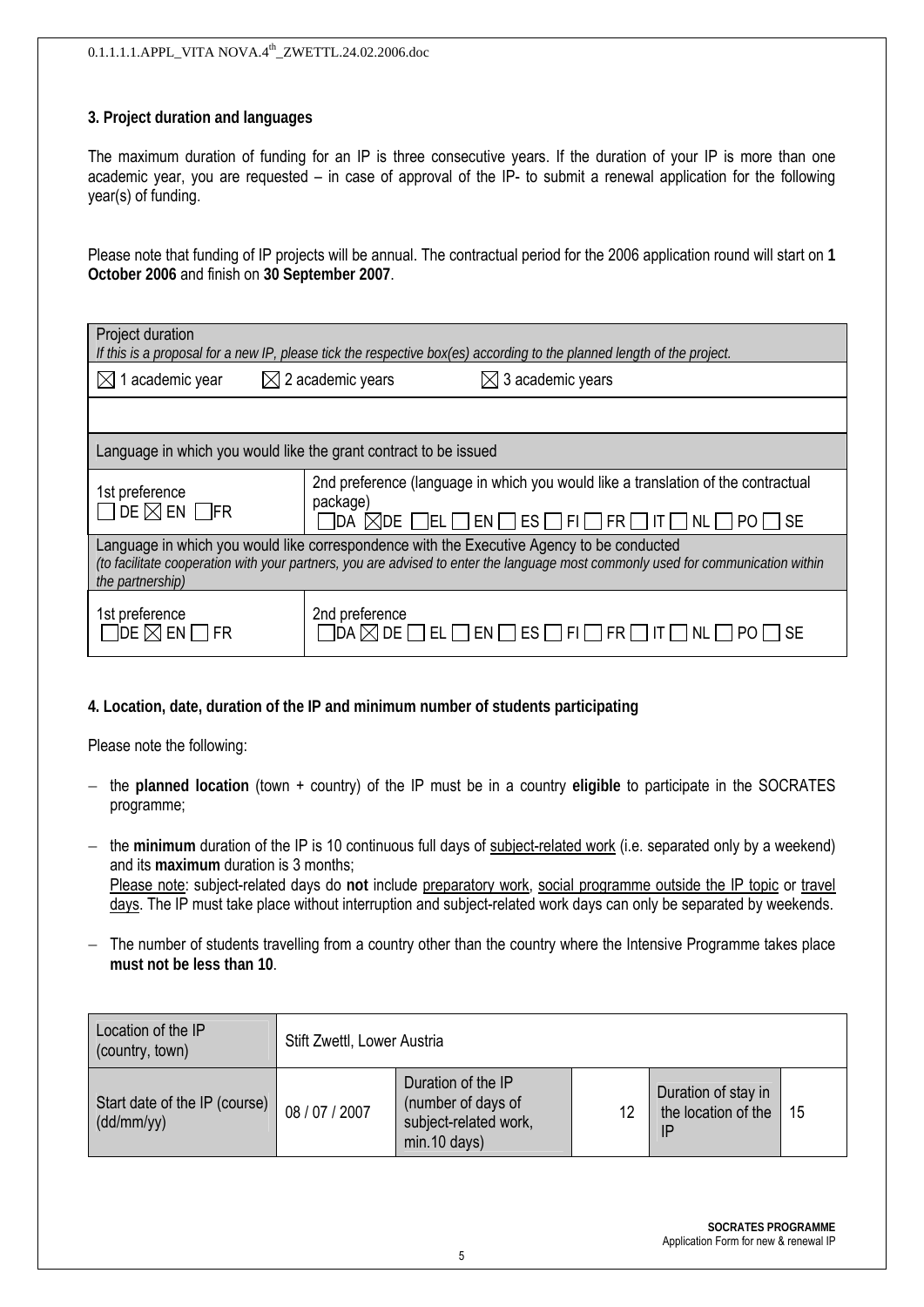#### **5. Financial support from the European Community**

Please note that, under the Financial Regulation applicable to the general budget of the European Communities, **no beneficiary may receive for a single project more than one amount of funding awarded by the European Community.** In other words, if your project is selected and receives a SOCRATES / ERASMUS grant, you are not entitled to financial support from another Community Programme aimed at supporting the same project for the same period.

Has the proposal, or any aspect thereof or any larger project to which it may belong, already been supported **in the past**  by the European Community?

 $\nabla$ No

Yes. *Please specify the programme, date, type of activity (e.g. preparatory visit) and, if possible, contract number(s):*

Is this proposal, or any aspect thereof or any larger project to which it may belong, **currently** being supported under the SOCRATES Programme or some other European Union Programme?

 $\nabla$ No

Yes. *Please specify the programme, date, type of activity (e.g. preparatory visit) and, if possible, contract number(s):*

Is this proposal, or any aspect thereof or any larger project to which it may belong, currently **the subject of any other application** for support from the European Community?

 $\nabla$ No

Yes. *Please specify the programme(s).*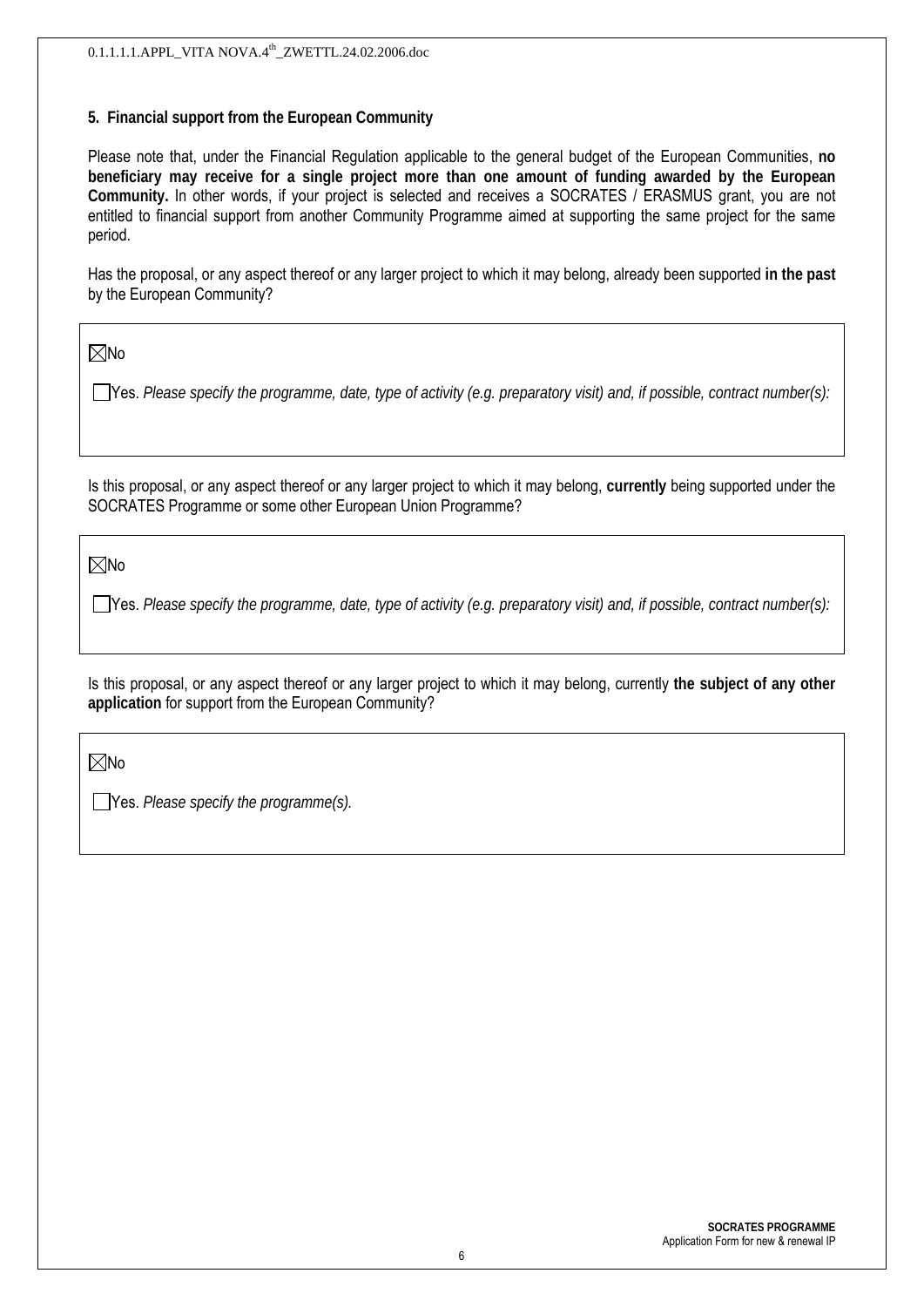#### **6. Coordinating institution (= Partner institution No 1)**

Please note that an IP project must be **co-ordinated by a higher education institution which is holder of an ERASMUS University Charter** and must involve institutions from at least three countries participating in the SOCRATES programme, at least **one of which must belong to the European Union**. Apart from this, the project may involve non higher education institutions as partner institutions.

To fill in this part, please use the country codes and region codes indicated in Annex 2 of the instructions.

You should also give the ERASMUS ID code for your institution (e.g. B for Belgium and BRUXEL01 in the next space). If you are in any doubt regarding your code, you should contact your National Agency.

#### **6.1 Legal Representative**

(The same person as specified in the Erasmus University Charter application of your institution)

| Full legal name of the institution in the national<br>language                               | UNIVERSITÄT FÜR BODENKULTUR                                                                                              |  |  |  |  |  |  |
|----------------------------------------------------------------------------------------------|--------------------------------------------------------------------------------------------------------------------------|--|--|--|--|--|--|
| Acronym of the institution, if applicable                                                    | <b>BOKU</b>                                                                                                              |  |  |  |  |  |  |
| Full name of the Institution in English, if possible                                         | UNIVERSITY OF NATURAL RESOURCES AND APPLIED                                                                              |  |  |  |  |  |  |
| Department/Unit                                                                              |                                                                                                                          |  |  |  |  |  |  |
| <b>ERASMUS ID CODE</b><br>(e.g. B BRUXEL01)                                                  | Region<br>Country<br>AT<br>AT13<br>A WIEN03<br>code<br>code                                                              |  |  |  |  |  |  |
| Legal representative of the institution (head<br>of the institution):<br>Last and first name | Dürrstein, Hubert Univ. Prof. DI FW Dr.                                                                                  |  |  |  |  |  |  |
| Contact person (person responsible for the<br>project in the department)                     | Function: Univ. Prof. Arch. DI. Dr.<br>$\boxtimes$ F (female) M (male)<br>First Name: Martin<br>Family Name: Treberspurg |  |  |  |  |  |  |
| Legal address of the institution:<br>Street and number<br>Postcode & town<br>Country         | Peter Jordan Straße 82<br>A- 1190 Wien<br>Austria                                                                        |  |  |  |  |  |  |
| Phone (including country and area code)                                                      | +43 1 / 47654 / 5260                                                                                                     |  |  |  |  |  |  |
| Fax (including country and area code)                                                        | +43 1 / 47654 / 5299                                                                                                     |  |  |  |  |  |  |
| E-mail address                                                                               | martin.treberspurg@bouk.ac.at                                                                                            |  |  |  |  |  |  |
| Website                                                                                      | http://www.boku.ac.at                                                                                                    |  |  |  |  |  |  |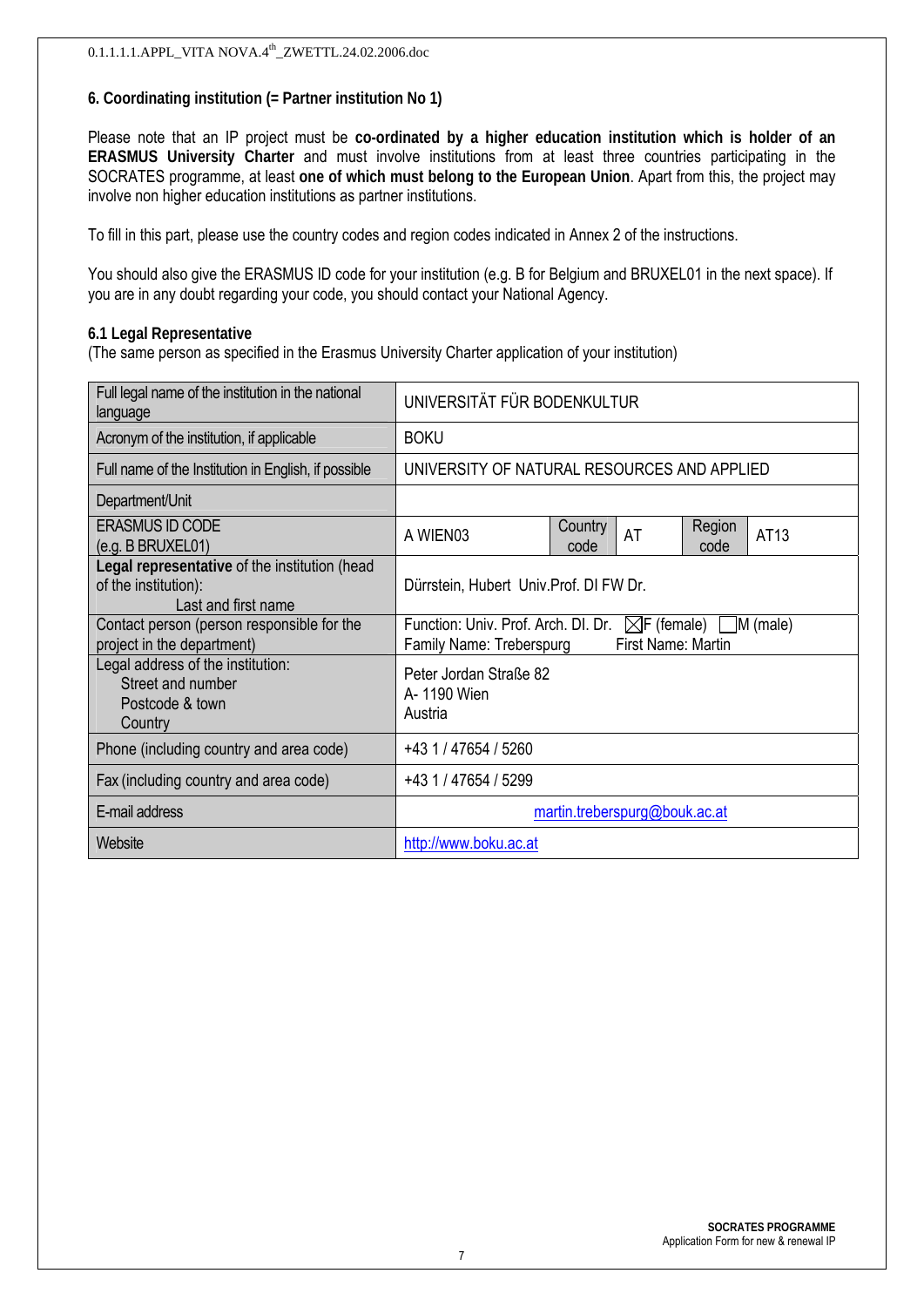#### $0.1.1.1.1$  APPL\_VITA NOVA. $4^{\text{th}}$ \_ZWETTL.24.02.2006.doc

#### **6.2. ERASMUS Institutional Coordinator**

(The same person as specified in the Erasmus University Charter application of your institution).

The ERASMUS co-ordinator of the institution or contact person is the person in charge of supervising all ERASMUS activities within your institution.

| <b>ERASMUS Institutional Coordinator:</b> |                                                         |                    |  |  |  |
|-------------------------------------------|---------------------------------------------------------|--------------------|--|--|--|
| Last and first name<br>Title (optional)   | Mrs. Margarita Calderon-Peter<br>$\boxtimes$ F (female) |                    |  |  |  |
| (e.g. Prof., Dr, etc.)                    | Dr.                                                     | Gender<br>M (male) |  |  |  |
| Department/unit                           | Zentrum für Internationale Beziehungen - ZIB            |                    |  |  |  |
| Official function within the institution  | Head                                                    |                    |  |  |  |
| Correspondence address:<br><b>Street</b>  | Peter Jordan Straße 82a                                 |                    |  |  |  |
| Postcode & town                           | A-1190 Wien                                             |                    |  |  |  |
| Country and region                        | Austria                                                 |                    |  |  |  |
| Phone (including country and area codes)  | +43 / 1 / 47654 / 2601                                  |                    |  |  |  |
| Fax (including country and area codes)    | +43 / 1 / 47654 / 2606                                  |                    |  |  |  |
| E-mail address                            | Calderon@groupwise.boku.ac.at                           |                    |  |  |  |

#### **6.3 Coordinator of the project**

(The address provided hereafter will be used for the acknowledgement of receipt and all further correspondence relating to the project).

| Project coordinator:                       |                                                                                                   |  |  |  |  |
|--------------------------------------------|---------------------------------------------------------------------------------------------------|--|--|--|--|
| Last and first name                        | <b>Treberspurg Martin</b>                                                                         |  |  |  |  |
| Title (optional)<br>(e.g. Prof., Dr, etc.) | $\boxtimes$ F (female)<br>Univ. Prof. Arch. DI. Dr.<br>Gender<br>M (male)                         |  |  |  |  |
| Department/Unit                            | Department of Civil Engineering and Natural Hazards Institute of<br><b>Structural Engineering</b> |  |  |  |  |
| Official function within the institution   | Professor                                                                                         |  |  |  |  |
| Correspondence address:<br><b>Street</b>   | Peter Jordanstraße 82                                                                             |  |  |  |  |
| Postcode & town                            | A - 1190 Wien                                                                                     |  |  |  |  |
| Country and region                         | Austria                                                                                           |  |  |  |  |
| Phone (including country and area codes)   | +43 1 / 47654 / 5260                                                                              |  |  |  |  |
| Fax (including country and area codes)     | +43 1 / 47654 / 5299                                                                              |  |  |  |  |
| E-mail address                             | martin.treberspurg@boku.ac.at                                                                     |  |  |  |  |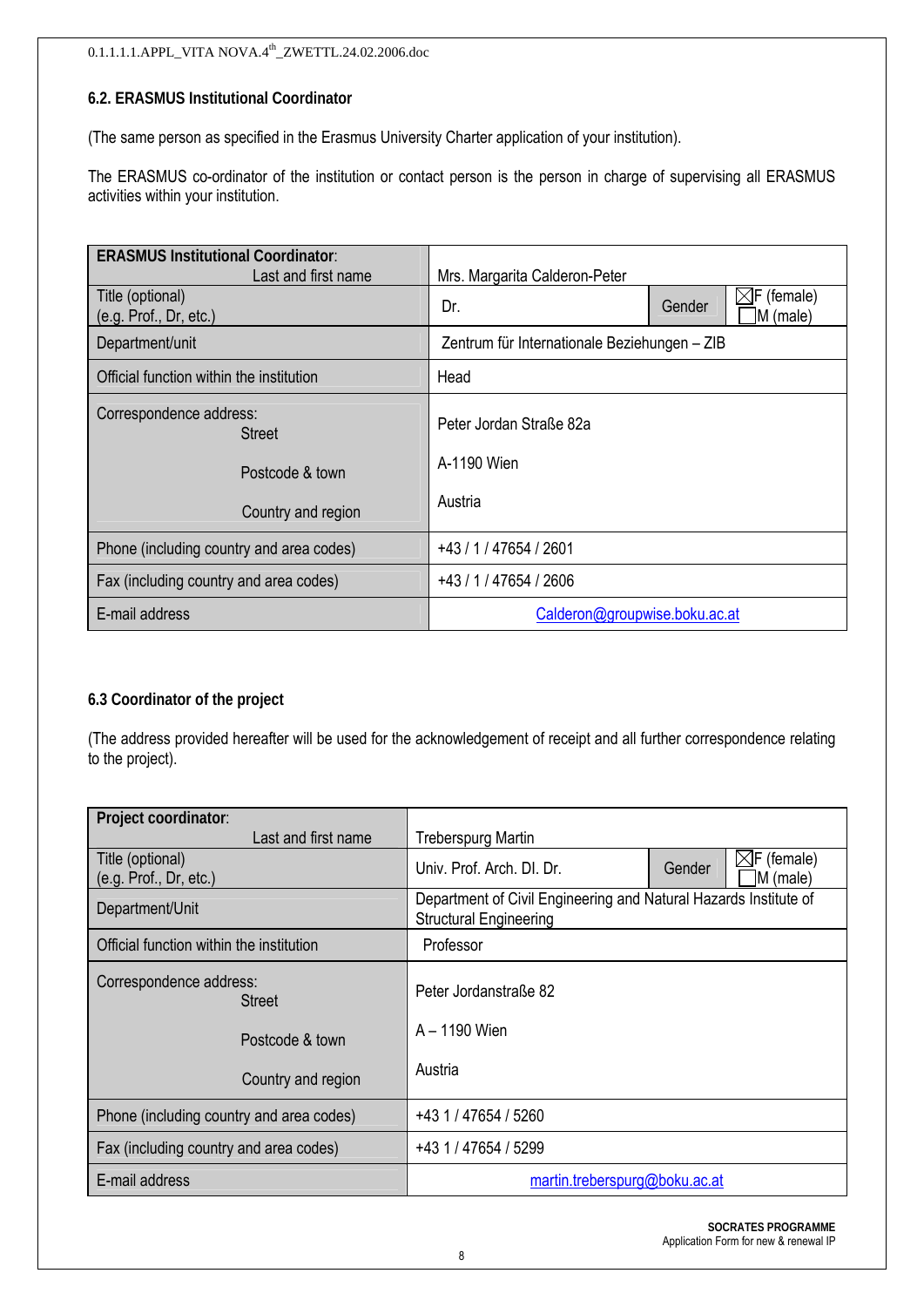#### **6.4 Bank Identification**

**Please complete and sign the appropriate bank identification form** – Annex A - also available on the Europa Server at the following address: http://europa.eu.int/comm/budget/execution/ftiers\_en.htm **and attach it to your application**.

*The Executive Agency may consider rejecting your application if this information is not included.*

#### **6.5 Legal Entity Form**

**Please complete the appropriate Legal Entity form** (only for the applying organisation) available on the Europa Server at the following address: http://europa.eu.int/comm/budget/execution/legal entities en.htm and attach the **requested documents**.

There are two different forms provided for organisations, one for private organisations and one for public organisations.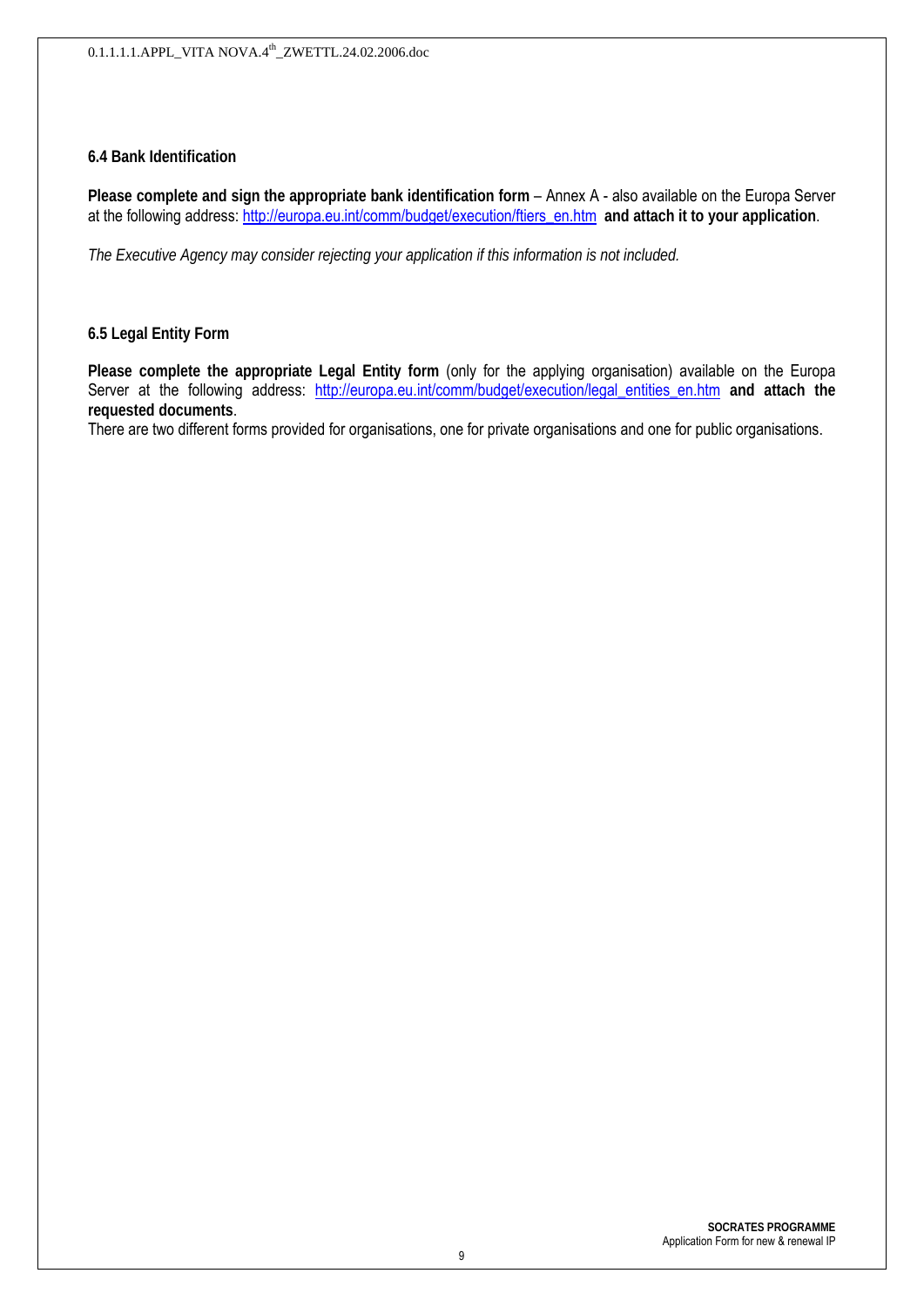#### **7. Other participating institutions**

Please note that all IP projects must involve **higher education institutions eligible for ERASMUS** and must involve institutions from at least three countries participating in the SOCRATES programme**, at least one of which must belong to the European Union**. Please make sure that the participating institutions No 2 and No 3 fulfil these criteria. Apart from this, the project may involve non higher education institutions as participating institutions.

You should also give the ERASMUS ID code for your institution (e.g. B for Belgium and BRUXEL01 in the next space). If you are in any doubt regarding your code, you should contact your National Agency.

Partnership agreements on ERASMUS Trans-national Co-operation Projects have to be concluded prior to the submission of the application, i.e. before 1 March 2006 (see model in Annex 3 of the instructions). Although these agreements should **not be attached** to your application, the Executive Agency may request them at a later stage during or after the selection process.

Add copies of the following pages if necessary.

#### **Participating institution No 2**

(Higher education institutions eligible for ERASMUS)

| Full legal name of the institution in the national<br>language                               | "Лесотехнически университет"                                                 |                                                   |                                                        |  |  |  |
|----------------------------------------------------------------------------------------------|------------------------------------------------------------------------------|---------------------------------------------------|--------------------------------------------------------|--|--|--|
| Acronym of the institution, if applicable                                                    | ЛТУ                                                                          |                                                   |                                                        |  |  |  |
| Full name of the Institution in English, if possible                                         |                                                                              | UNIVERSITY OF FORESTRY (LESOTECHNICAL UNIVERSITY) |                                                        |  |  |  |
| Department/Unit                                                                              | Dept. of Management and Natural Resources                                    |                                                   |                                                        |  |  |  |
| <b>ERASMUS ID CODE</b><br>$(e.g.$ B BRUXEL01)                                                | Region<br>Country<br><b>BG</b><br><b>BG04</b><br>BG-Sofia-12<br>code<br>code |                                                   |                                                        |  |  |  |
| Legal representative of the institution (head<br>of the institution):<br>Last and first name | Ninov Nino, Prof. Dr. Sc. Rector                                             |                                                   |                                                        |  |  |  |
| Contact person (person responsible for the<br>project in the department)                     | Function: Ass. Prof. Dr.<br>Family Name: Mihova                              |                                                   | $\boxtimes$ F (female) M (male)<br>First Name: Katinka |  |  |  |
| Legal address of the institution:<br>Street and number<br>Postcode & town<br>Country         | 10 Kliment Ohridski Blvd.<br><b>BG-1756 Sofia</b><br><b>Bulgaria</b>         |                                                   |                                                        |  |  |  |
| Phone (including country and area code)                                                      | $00359 - 2 - 91907 - 288$                                                    |                                                   |                                                        |  |  |  |
| Fax (including country and area code)                                                        | $00359 - 2 - 86229 - 30$                                                     |                                                   |                                                        |  |  |  |
| E-mail address                                                                               | katinkabg@yahoo.com                                                          |                                                   |                                                        |  |  |  |
| Website                                                                                      | http://www.ltu.bg                                                            |                                                   |                                                        |  |  |  |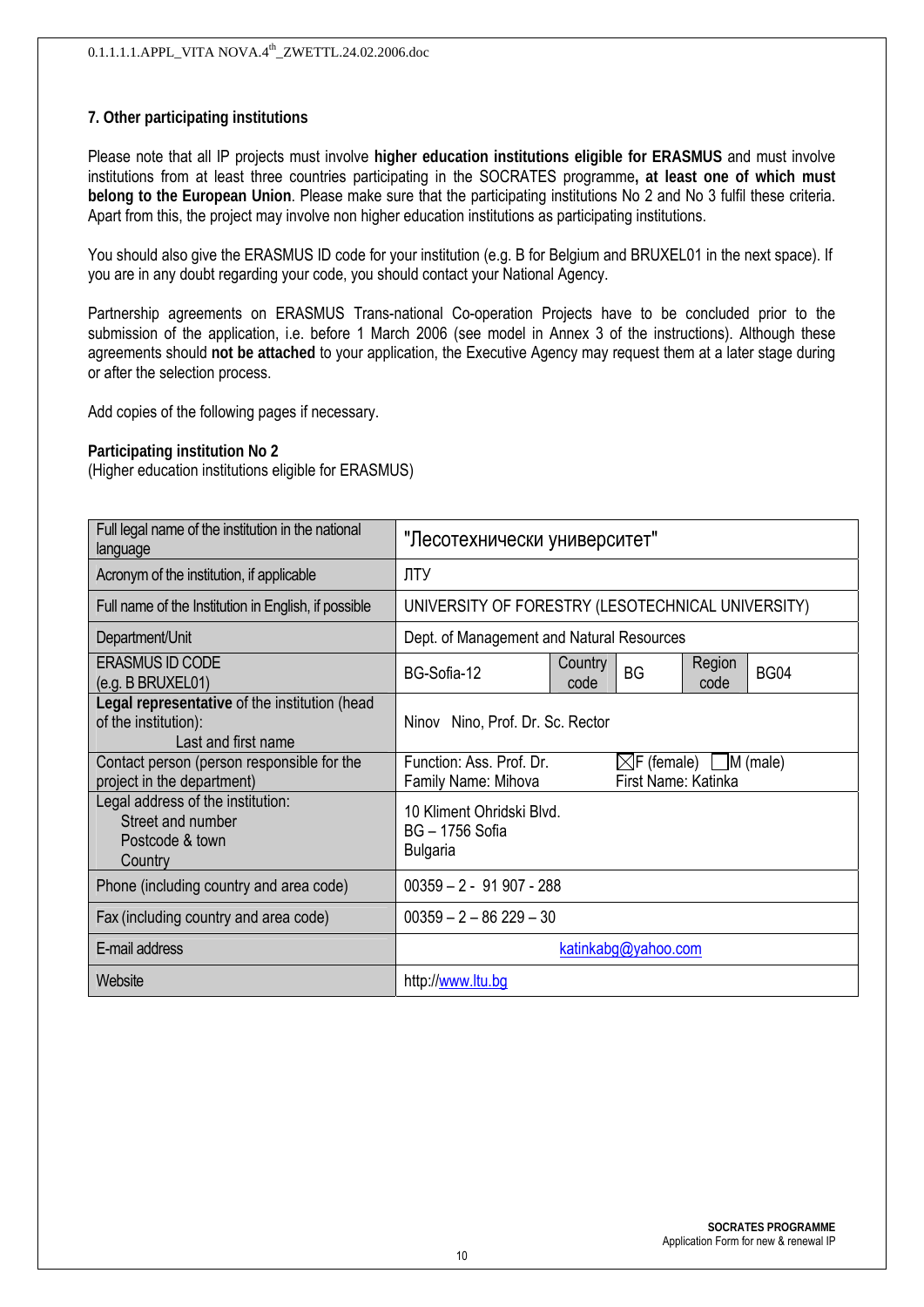(Higher education institutions eligible for ERASMUS)

| Full legal name of the institution in the national<br>language                               | Fakulta architektury, STU Bratislava Slovensko                                                                              |  |  |  |  |  |
|----------------------------------------------------------------------------------------------|-----------------------------------------------------------------------------------------------------------------------------|--|--|--|--|--|
| Acronym of the institution, if applicable                                                    | FASTU Bratislava                                                                                                            |  |  |  |  |  |
| Full name of the Institution in English, if possible                                         | FACULTY OF ARCHITECTURE, Slovak University of Technology in<br><b>Bratislava</b>                                            |  |  |  |  |  |
| Department/Unit                                                                              | Faculty of Architecture, Department of city Planning                                                                        |  |  |  |  |  |
| <b>ERASMUS ID CODE</b><br>(e.g. B BRUXEL01)                                                  | Region<br>Country<br><b>SK</b><br><b>SK01</b><br>SK BRATISL 01<br>code<br>code                                              |  |  |  |  |  |
| Legal representative of the institution (head<br>of the institution):<br>Last and first name | Prof. Ing. arch Peter Gál PhD. Dean                                                                                         |  |  |  |  |  |
| Contact person (person responsible for the<br>project in the department)                     | $\exists$ F (female) $\boxtimes$ M (male)<br>Function: Univ. Prof. Arch D<br><b>First Name: Maros</b><br>Family Name: Finka |  |  |  |  |  |
| Legal address of the institution:<br>Street and number<br>Postcode & town<br>Country         | Nám Slobody 19<br>SK-81245 Bratislava<br>Slovakia                                                                           |  |  |  |  |  |
| Phone (including country and area code)                                                      | $+421 - 2 - 57276277$                                                                                                       |  |  |  |  |  |
| Fax (including country and area code)                                                        | $+421 - 2 - 544435122$                                                                                                      |  |  |  |  |  |
| E-mail address                                                                               | finka@fa.stuba.sk                                                                                                           |  |  |  |  |  |
| Website                                                                                      | http://www.svf.stuba/sk/                                                                                                    |  |  |  |  |  |

#### **Participating institution Nr. 4**

| Vollständiger offizieller Name der<br>Hochschule in der Landessprache                         | FACHHOCHSCHULE WEIHENSTEPHAN                                                                            |            |    |                   |             |  |  |
|-----------------------------------------------------------------------------------------------|---------------------------------------------------------------------------------------------------------|------------|----|-------------------|-------------|--|--|
| Gegebenenfalls Abkürzung der<br>Hochschule                                                    | FH-Weihenstephan                                                                                        |            |    |                   |             |  |  |
| Vollständiger Name der Hochschule in<br>Englisch, wenn möglich                                | University of Applied Science                                                                           |            |    |                   |             |  |  |
| Fachbereich/ Abteilung                                                                        | Landschaftsarchitektur                                                                                  |            |    |                   |             |  |  |
| <b>ERASMUS ID-CODE</b><br>(z.B. B BRUXEL01)                                                   | D FREISIN01                                                                                             | Ländercode | DE | Regionen<br>-code | <b>DE21</b> |  |  |
| Gesetzlicher Vertreter der Hochschule<br>(Leiter der Hochschule):<br>Nachname und Vorname     | Prof. Dr. Dr. h.c. Josef Herz<br>Präsident                                                              |            |    |                   |             |  |  |
| Kontaktperson<br>(für das Projekt verantwortliche Person<br>im Fachbereich/ in der Abteilung) | Funktion: Prof.<br>$\Box$ W (weiblich) $\Box$ M (männlich)<br>Vorname: Hermann<br>Familienname: Brenner |            |    |                   |             |  |  |
| Offizielle Anschrift der Hochschule:<br><b>Straße</b><br>Postleitzahl & Stadt<br>Land         | Fachhochschule Weihenstephan<br>Am Hofgarten 4, 85354 Freising<br>Deutschland                           |            |    |                   |             |  |  |
| Telefon (einschl. der Landes- und<br>Ortsvorwahl)                                             | +0049 (0) 81 61/ 71-33 39                                                                               |            |    |                   |             |  |  |
| Fax (einschl. der Landes- und<br>Ortsvorwahl)                                                 | + 0049(0) 81 61/ 71-42 07                                                                               |            |    |                   |             |  |  |
| E-Mail-Adresse                                                                                | hermann.brenner@ fh-weihenstephan.de                                                                    |            |    |                   |             |  |  |
| Webseite                                                                                      | http:// www.fh-weihenstephan.de                                                                         |            |    |                   |             |  |  |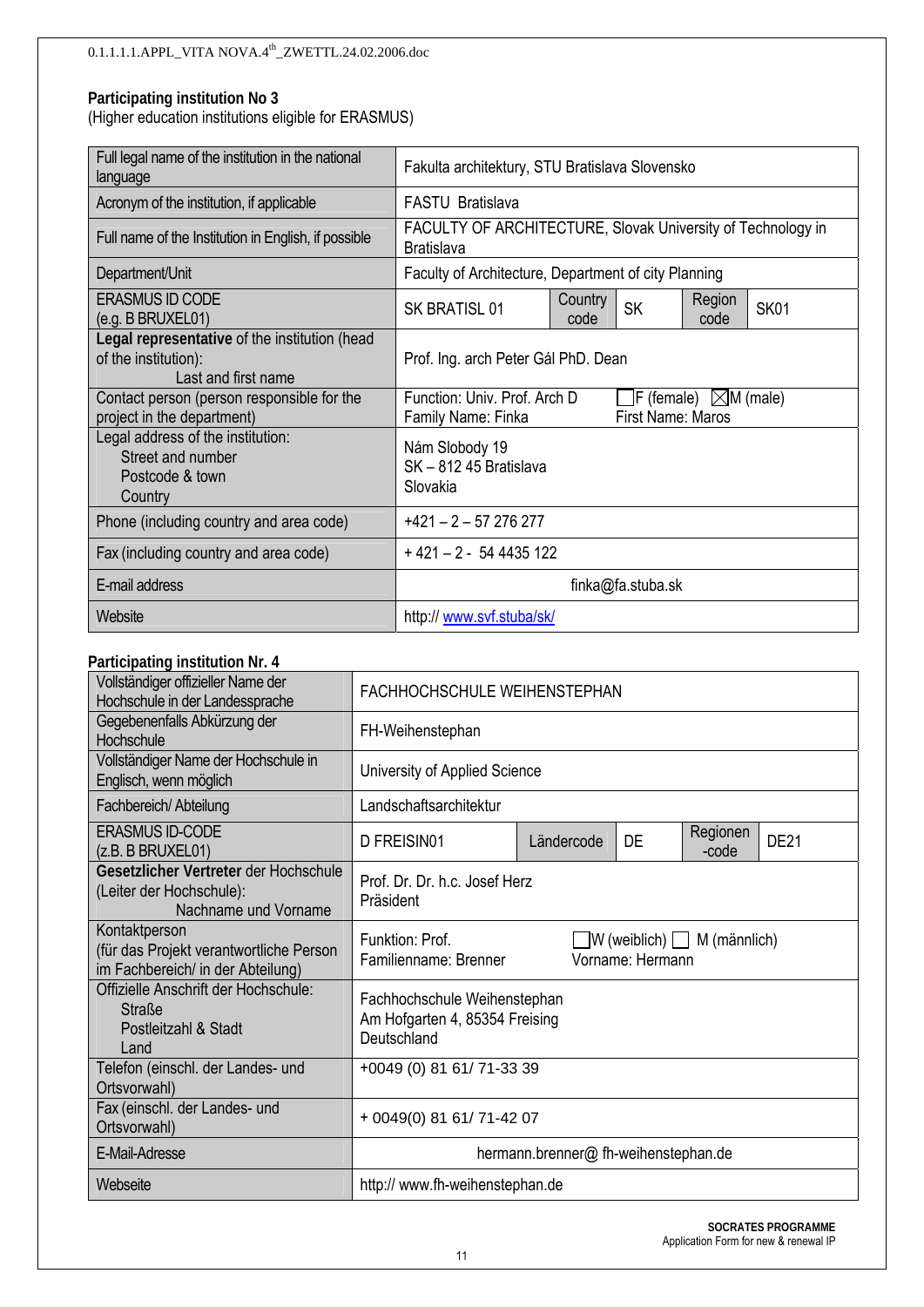| Full legal name of the institution in the national<br>language                               | KATHOLISCH-THEOLOGISCHE PRIVATUNIVERSITÄT LINZ                                               |  |                     |                                                  |  |  |  |
|----------------------------------------------------------------------------------------------|----------------------------------------------------------------------------------------------|--|---------------------|--------------------------------------------------|--|--|--|
| Acronym of the institution, if applicable                                                    | <b>KTU</b>                                                                                   |  |                     |                                                  |  |  |  |
| Full name of the Institution in English, if possible                                         | Catholic-Theological Private University of Linz                                              |  |                     |                                                  |  |  |  |
| Department/Unit                                                                              | Institut für Moraltheologie                                                                  |  |                     |                                                  |  |  |  |
| <b>ERASMUS ID CODE</b><br>(e.g. B BRUXEL01)                                                  | Country<br>Region<br>AT<br>AT31<br>AT LINZ11<br>code<br>code                                 |  |                     |                                                  |  |  |  |
| Legal representative of the institution (head<br>of the institution):<br>Last and first name | Univ.-Prof. Dr.theol. Ilse KÖGLER                                                            |  |                     |                                                  |  |  |  |
| Contact person (person responsible for the<br>project in the department)                     | <b>Function: Professor</b><br>Family Name: Rosenberger                                       |  | First Name: Michael | $\mathsf{F}$ (female) $\mathbb{\times}$ M (male) |  |  |  |
| Legal address of the institution:<br>Street and number<br>Postcode & town<br>Country         | Katholisch-Theologische Privatuniversität Linz<br>Bethlehemstraße 20, A-4020 Linz<br>Austria |  |                     |                                                  |  |  |  |
| Phone (including country and area code)                                                      | +43 / (0)70 / 78 42 93 - 4169                                                                |  |                     |                                                  |  |  |  |
| Fax (including country and area code)                                                        | +43 / (0)70 / 78 42 93 - 4155                                                                |  |                     |                                                  |  |  |  |
| E-mail address                                                                               | m.rosenberger@ktu-linz.ac.at                                                                 |  |                     |                                                  |  |  |  |
| Website                                                                                      | http://www.ktu-linz.ac.at                                                                    |  |                     |                                                  |  |  |  |

#### **Participating institution No 6**

| Full legal name of the institution in the national<br>language                               | UNIVERZITET U BEOGRADU                                                                                |  |  |  |  |
|----------------------------------------------------------------------------------------------|-------------------------------------------------------------------------------------------------------|--|--|--|--|
| Acronym of the institution, if applicable                                                    |                                                                                                       |  |  |  |  |
| Full name of the Institution in English, if possible                                         | University of Belgrade, Faculty of Forestry                                                           |  |  |  |  |
| Department/Unit                                                                              | Department of Landscape Architecture and Horticulture                                                 |  |  |  |  |
| <b>ERASMUS ID CODE</b><br>(e.g. B BRUXEL01)                                                  | Country<br>Region<br>YU<br>code<br>code                                                               |  |  |  |  |
| Legal representative of the institution (head<br>of the institution):<br>Last and first name | Prof. Dejan Popovic                                                                                   |  |  |  |  |
| Contact person (person responsible for the<br>project in the department)                     | Function: Prof. Dr.<br>$\boxtimes$ F (female) M (male)<br>First Name: Jasminka<br>Family Name: Cvejic |  |  |  |  |
| Legal address of the institution:<br>Street and number<br>Postcode & town<br>Country         | Kneza Viseslava 1<br>YU 11000 Beograd<br>Serbia and Montenegro                                        |  |  |  |  |
| Phone (including country and area code)                                                      | +381 11 533 122                                                                                       |  |  |  |  |
| Fax (including country and area code)                                                        | $+38111$                                                                                              |  |  |  |  |
| E-mail address                                                                               | cvejic@eunet.yu                                                                                       |  |  |  |  |
| Website                                                                                      | http:// www.bg.ac.yu                                                                                  |  |  |  |  |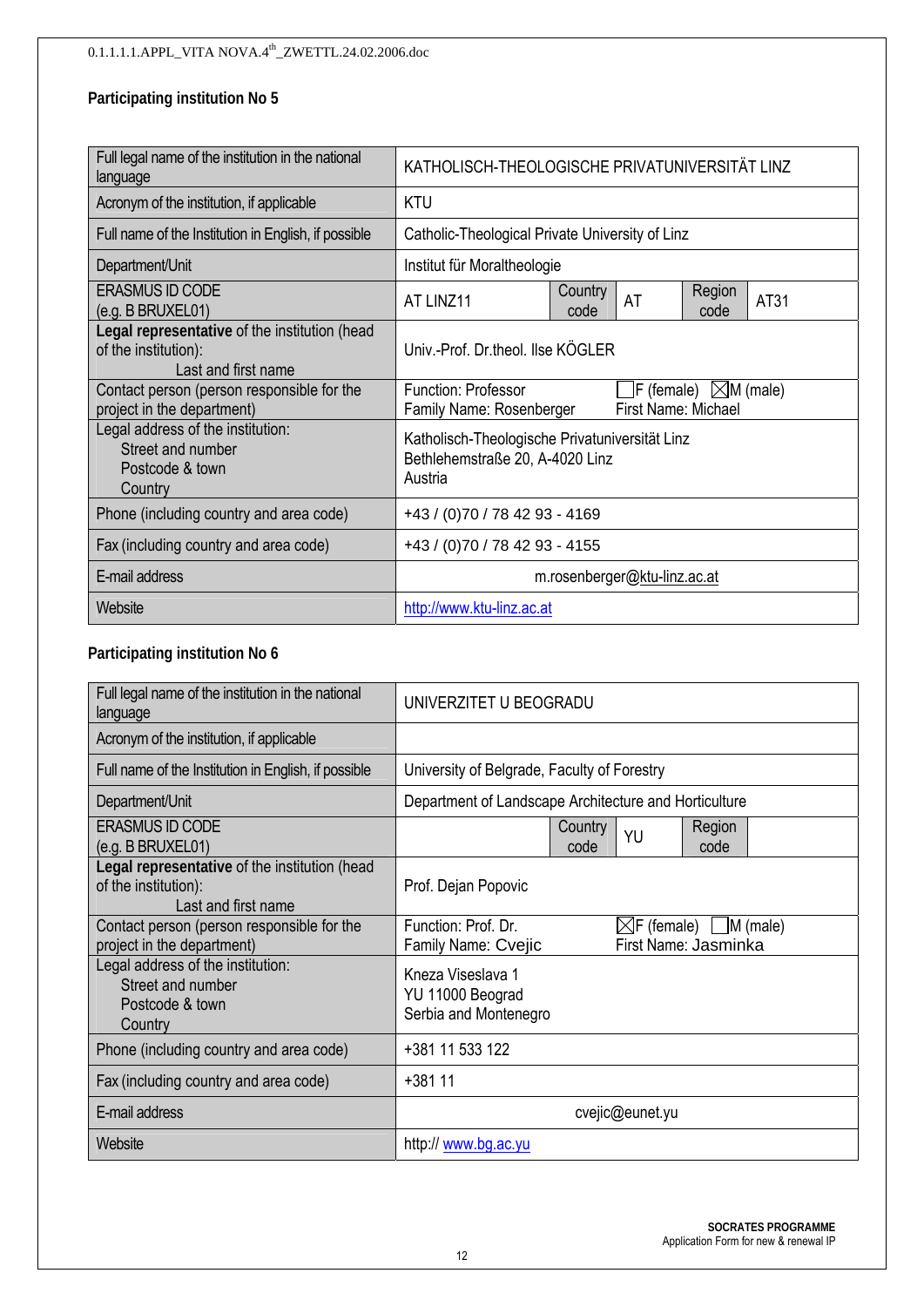| Full legal name of the institution in the national<br>language                               |                                                                                                                       | ZENTRUM FÜR UMWELT- UND NATURSCHUTZ                      |  |  |  |  |
|----------------------------------------------------------------------------------------------|-----------------------------------------------------------------------------------------------------------------------|----------------------------------------------------------|--|--|--|--|
| Acronym of the institution, if applicable                                                    | ZUN                                                                                                                   |                                                          |  |  |  |  |
| Full name of the Institution in English, if possible                                         |                                                                                                                       | Centre for Environmental Studies and Nature Conservation |  |  |  |  |
| Department/Unit                                                                              | Department of Integrative Biology                                                                                     |                                                          |  |  |  |  |
| <b>ERASMUS ID CODE</b><br>(e.g. B BRUXEL01)                                                  | Country<br>Region<br>AT<br>AT13<br>A WIEN03<br>code<br>code                                                           |                                                          |  |  |  |  |
| Legal representative of the institution (head<br>of the institution):<br>Last and first name | Prof. Dürrstein Hubert                                                                                                |                                                          |  |  |  |  |
| Contact person (person responsible for the<br>project in the department)                     | Function: Univ. Prof. Arch.DI.Dr.<br>$\Box$ F (female) $x \Box M$ (male)<br>First Name: Werner<br>Family Name: Kvarda |                                                          |  |  |  |  |
| Legal address of the institution:<br>Street and number<br>Postcode & town<br>Country         | Gregor Mendelstrasse 33<br>A-1180 Wien                                                                                |                                                          |  |  |  |  |
| Phone (including country and area code)                                                      | $+431/47654/4500$                                                                                                     |                                                          |  |  |  |  |
| Fax (including country and area code)                                                        | $+431/47654/4505$                                                                                                     |                                                          |  |  |  |  |
| E-mail address                                                                               | werner.kvarda@boku.ac.at                                                                                              |                                                          |  |  |  |  |
| Website                                                                                      | http://www.dib.boku.ac.at/378.html                                                                                    |                                                          |  |  |  |  |

#### **Participating institution No 8**

| Full legal name of the institution in the national<br>language                               | <b>SLOVAK TECHNICAL UNIVERSITY</b>                                                                         |  |  |  |  |
|----------------------------------------------------------------------------------------------|------------------------------------------------------------------------------------------------------------|--|--|--|--|
| Acronym of the institution, if applicable                                                    | <b>STU SvF Bratislava</b>                                                                                  |  |  |  |  |
| Full name of the Institution in English, if possible                                         | <b>Faculty of Civil Engineering</b>                                                                        |  |  |  |  |
| Department/Unit                                                                              | Departement of Architecture                                                                                |  |  |  |  |
| <b>ERASMUS ID CODE</b><br>(e.g. B BRUXEL01)                                                  | Region<br>Country<br><b>SK</b><br><b>SK01</b><br>SK BRATISL 01<br>code<br>code                             |  |  |  |  |
| Legal representative of the institution (head<br>of the institution):<br>Last and first name | prof. Ing. Dušan PETRÁŠ, PhD.                                                                              |  |  |  |  |
| Contact person (person responsible for the<br>project in the department)                     | Function: Professor<br>$\Box$ F (female) $\Box$ M (male)<br>First Name: Jarmila<br>Family Name: Húsenicová |  |  |  |  |
| Legal address of the institution:<br>Street and number<br>Postcode & town<br>Country         | Radlinského 11<br>SK-81368 Bratislava<br>Slovakia                                                          |  |  |  |  |
| Phone (including country and area code)                                                      | $+421 - 2 - 59274 - 420$                                                                                   |  |  |  |  |
| Fax (including country and area code)                                                        | +                                                                                                          |  |  |  |  |
| E-mail address                                                                               | husenc@svf.stuba.sk                                                                                        |  |  |  |  |
| Website                                                                                      | http:// www.svf.stuba.sk                                                                                   |  |  |  |  |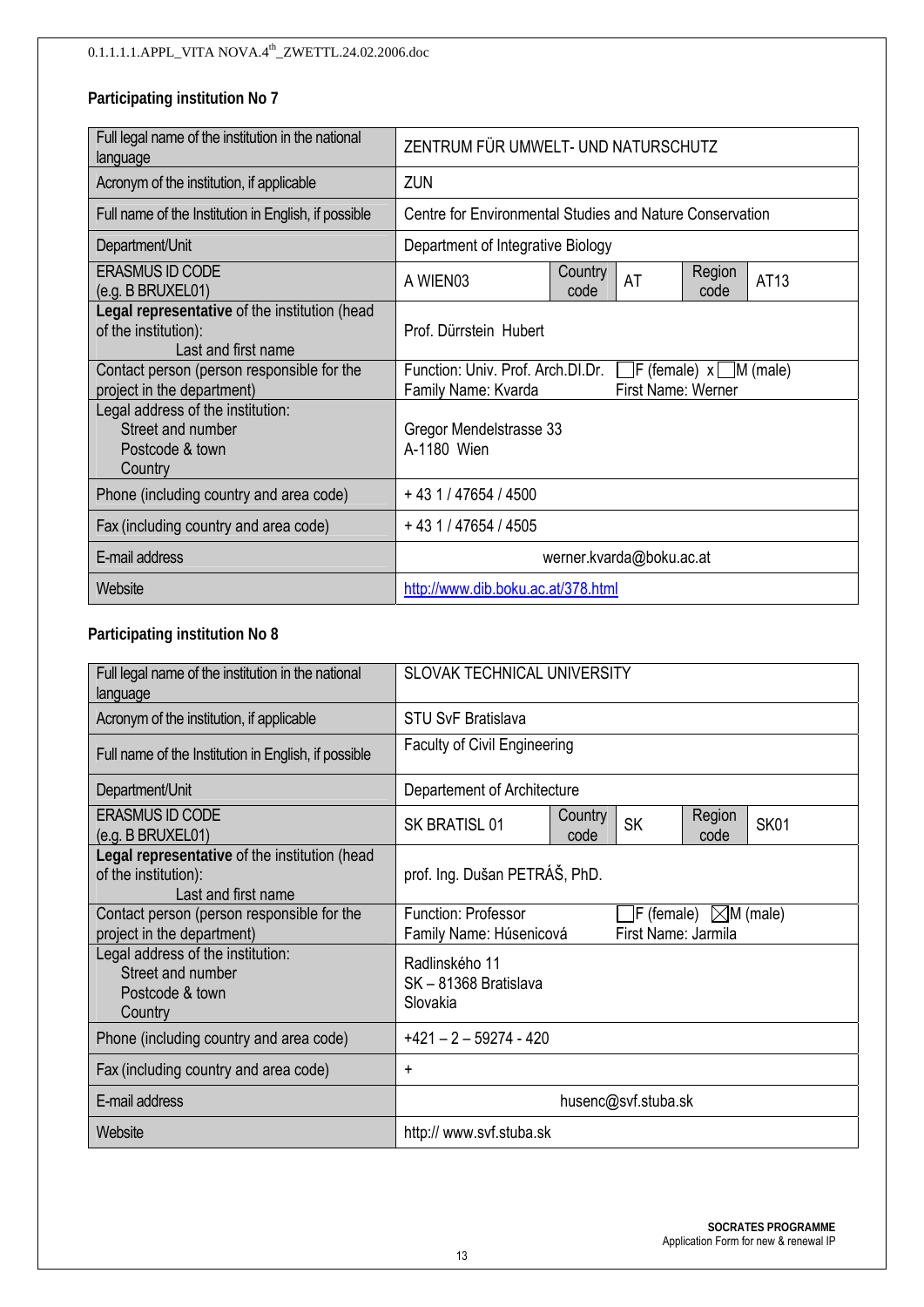| Full legal name of the institution in the national<br>language                               | <b>BENEDIKTBEUERN</b>                                                                                      | PHILOSOPHISCH-THEOLOGISCHE HOCHSCHULE |  |  |  |  |
|----------------------------------------------------------------------------------------------|------------------------------------------------------------------------------------------------------------|---------------------------------------|--|--|--|--|
| Acronym of the institution, if applicable                                                    | PTH-Weihenstephan                                                                                          |                                       |  |  |  |  |
| Full name of the Institution in English, if possible                                         | Philosophical-theological University Benediktbeuern                                                        |                                       |  |  |  |  |
| Department/Unit                                                                              | Theologie                                                                                                  |                                       |  |  |  |  |
| <b>ERASMUS ID CODE</b><br>(e.g. B BRUXEL01)                                                  | Region<br>Country<br><b>DE</b><br>D<br>De<br>code<br>code                                                  |                                       |  |  |  |  |
| Legal representative of the institution (head<br>of the institution):<br>Last and first name | Bily, Lothar Prof. Dr.                                                                                     |                                       |  |  |  |  |
| Contact person (person responsible for the<br>project in the department)                     | Function: Prof.<br>$\vert$ F (female) $\vert\angle$ M (male)<br>First Name: Martin<br>Family Name: Lechner |                                       |  |  |  |  |
| Legal address of the institution:<br>Street and number<br>Postcode & town<br>Country         | Don Bosco-Straße 1<br>D- 83671 Benediktbeuren<br>Deutschland                                               |                                       |  |  |  |  |
| Phone (including country and area code)                                                      | $+0049(0)8857/88 - 201$                                                                                    |                                       |  |  |  |  |
| Fax (including country and area code)                                                        | $+0049(0)8857/88 - 249$                                                                                    |                                       |  |  |  |  |
| E-mail address                                                                               | lechner@pth-bb.de                                                                                          |                                       |  |  |  |  |
| Website                                                                                      | http://www.pth-bb.de/index1.htm                                                                            |                                       |  |  |  |  |

#### **Participating institution No 10**

| Full legal name of the institution in the national<br>language                              |                           |                 |                                           |  |
|---------------------------------------------------------------------------------------------|---------------------------|-----------------|-------------------------------------------|--|
| Acronym of the institution, if applicable                                                   |                           |                 |                                           |  |
| Full name of the Institution in English, if possible                                        |                           |                 |                                           |  |
| Department/Unit                                                                             |                           |                 |                                           |  |
| <b>ERASMUS ID CODE</b><br>(e.g. B BRUXEL01)                                                 |                           | Country<br>code | Region<br>code                            |  |
| Legal representative of the institution (head<br>of the institution):<br>Last and first nam | р                         |                 |                                           |  |
| Contact person (person responsible for the<br>project in the department)                    | Function:<br>Family Name: | First Name:     | $\exists$ F (female) $\boxtimes$ M (male) |  |
| Legal address of the institution:<br>Street and number<br>Postcode & town<br>Country        |                           |                 |                                           |  |
| Phone (including country and area code)                                                     |                           |                 |                                           |  |
| Fax (including country and area code)                                                       | $\ddot{}$                 |                 |                                           |  |
| E-mail address                                                                              |                           |                 |                                           |  |
| Website                                                                                     | http://                   |                 |                                           |  |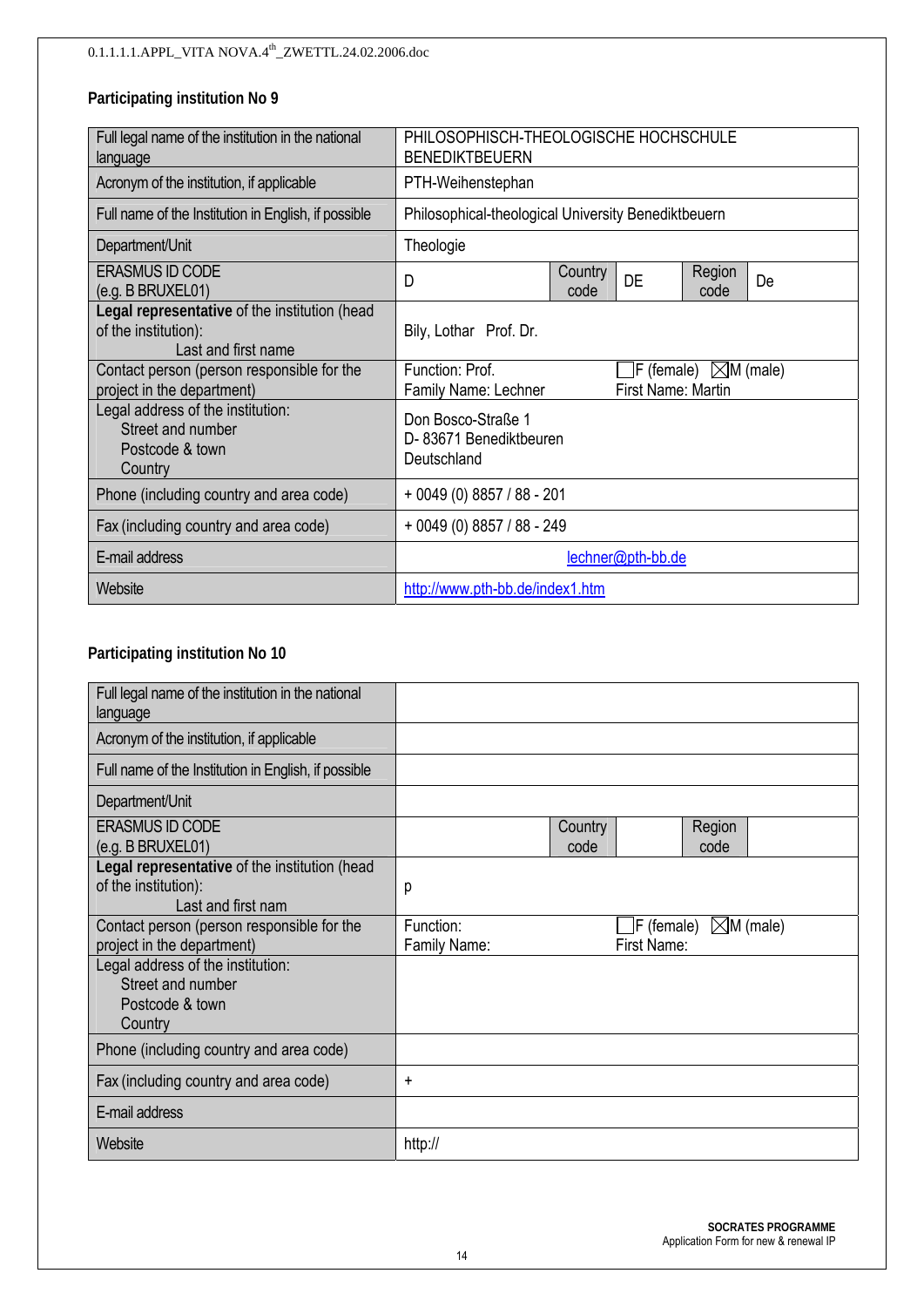## **SECTION 2 - BUDGET**

*Please note that costs of the project (as presented in the tables 2.1., 2.2., 2.3. and 2.4.) and the requested grant to cover part of these costs refer to ONE contractual year only. The contractual period of this application round is from 1 October 2006 to 30 September 2007.*

- The budget should be coherent with the work plan presented in Section 4.
- All amounts should be provided in Euros.

Please adhere strictly to the format provided in the tables and check the figures provided carefully (applications containing calculation errors may be penalised in the selection process).

*Before filling in the tables, please read Annex 1 of the Instructions carefully.*

## *2.1. GENERAL SUMMARY OF EXPENDITURE*

| Type of costs                                                      | Costs $(\epsilon)$ |             |
|--------------------------------------------------------------------|--------------------|-------------|
| 1. Organisational costs                                            |                    |             |
| 1.1 - Preparation of the programme                                 | 2000,00€           |             |
| $1.2$ – Implementation of the programme                            | 1000,00 €          |             |
| $1.3$ – Follow-up of the programme                                 | 5000,00 €          |             |
| Sub-total organisational costs                                     | 8000,00€           |             |
| 2. Travel costs (from tables 2.2. and 2.3.)                        | 6.562,00 €         |             |
| 3. Accommodation and subsistence costs (from tables 2.2. and 2.3.) |                    | 23,808,30 € |
| <b>TOTAL EXPENDITURE</b>                                           |                    | 38.370,30 € |

Please note:

The applicant must provide a project budget that is in equilibrium, and TOTAL EXPENDITURE (table 2.1) should be equal to TOTAL FUNDING (table 2.4).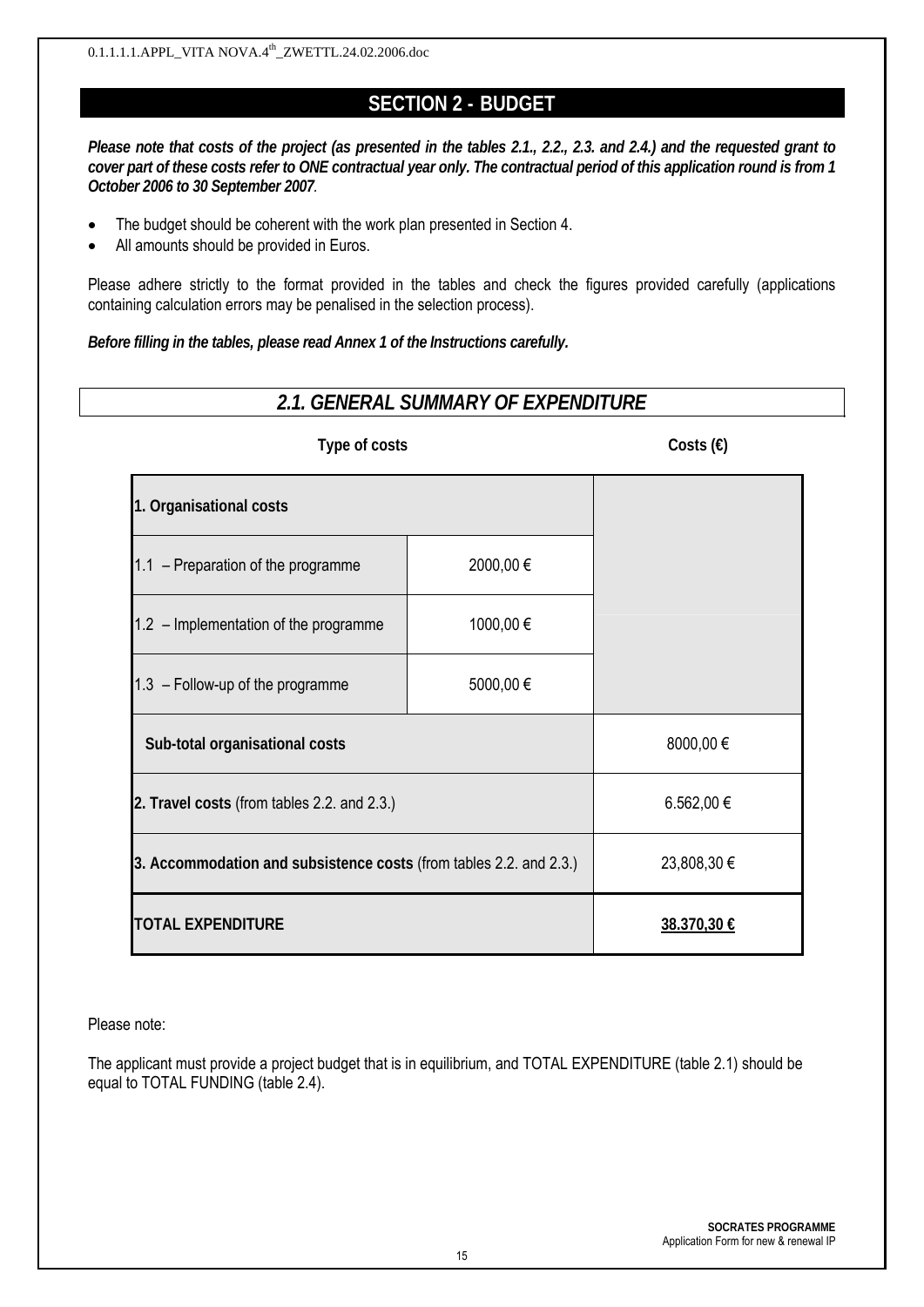## *2.2. STUDENT MOBILITY: TRAVEL, ACCOMMODATION AND SUBSISTENCE COSTS*

*Please fill in the following table. Add additional copies of this page if necessary. Please note that the costs listed in this table refer exclusively to travel, accommodation and subsistence related to the students' participation in the actual Intensive Programme.* 

|              | Number of<br>students<br>participating in<br>the IP | Origin<br>(country and<br>town or city) | <b>Destinatio</b><br>n (country<br>and town<br>or city) | Duration of stay<br>(number of<br>days) | <b>Total</b><br>travel costs (in EUR)<br>To be included in heading 2 of the<br><b>General Summary of Expenditure</b> | <b>Total</b><br>accommodation and subsistence<br>costs (in EUR)<br>To be included in heading 3 of the<br><b>General Summary of Expenditure</b> |
|--------------|-----------------------------------------------------|-----------------------------------------|---------------------------------------------------------|-----------------------------------------|----------------------------------------------------------------------------------------------------------------------|------------------------------------------------------------------------------------------------------------------------------------------------|
|              | 3                                                   | $(1)$ AT, $ K $ –<br><b>BOKU</b>        | $AT -$<br>ZWETTL                                        | 15                                      | $50 \in x 3 = 150 \in$                                                                                               | $30,50 \in x 3 x 15 = 1372,50 \in$                                                                                                             |
|              | $\overline{4}$                                      | (2) BG, SOFIA                           | $AT -$<br>ZWETTL                                        | 15                                      | 400€ x 4 = 1600 €                                                                                                    | $30,50 \in x 4 x 15 = 1830,00 \in$                                                                                                             |
|              | 3                                                   | (3) SK, faSTU<br><b>BRATISLAVA</b>      | $AT -$<br><b>ZWETTL</b>                                 | 15                                      | $130€ \times 3 = 390 €$                                                                                              | $30,50 \in x 3 x 15 = 1372,50 \in$                                                                                                             |
|              | 3                                                   | (4) DE, FH-<br>Weihenstephan            | $AT -$<br>ZWETTL                                        | 15                                      | 200€ x3 = 600 €                                                                                                      | $30,50 \text{ } \in \text{x} \text{ } 3 \text{ } \text{x} \text{ } 15 = 1372,50 \text{ } \in \text{ } 1$                                       |
|              | 3                                                   | (5) AT, KTU-LINZ                        | $AT -$<br><b>ZWETTL</b>                                 | 15                                      | 90€ x3 = 270 €                                                                                                       | $30,50 \in x 3 x 15 = 1372,50 \in$                                                                                                             |
|              | 3                                                   | (6) University of<br>Belgrade           | $AT -$<br><b>ZWETTL</b>                                 | 15                                      |                                                                                                                      |                                                                                                                                                |
|              | 3                                                   | $(7)$ AT - ZUN<br><b>WIEN</b>           | $AT -$<br>ZWETTL                                        | 15                                      | $50 \in x 3 = 150 \in$                                                                                               | $30,50 \in x 3 x 15 = 1372,50 \in$                                                                                                             |
|              | 3                                                   | $(8)$ SK – SvF STU<br><b>BRATISLAVA</b> | $AT -$<br><b>ZWETTL</b>                                 | 15                                      | $130€ x 3 = 390 €$                                                                                                   | $30,50 \in x 3 x 15 = 1372,50 \in$                                                                                                             |
|              | 3                                                   | $(9)$ DE $-$ BENE-<br><b>DIKTBEUERN</b> | $AT -$<br><b>ZWETTL</b>                                 | 15                                      | 198€ x 3 = 594 €                                                                                                     | $30,50 \in x 3 x 15 = 1372,50 \in$                                                                                                             |
| <b>TOTAL</b> | 29                                                  |                                         |                                                         |                                         | 4.144€                                                                                                               | 11.437,50 €                                                                                                                                    |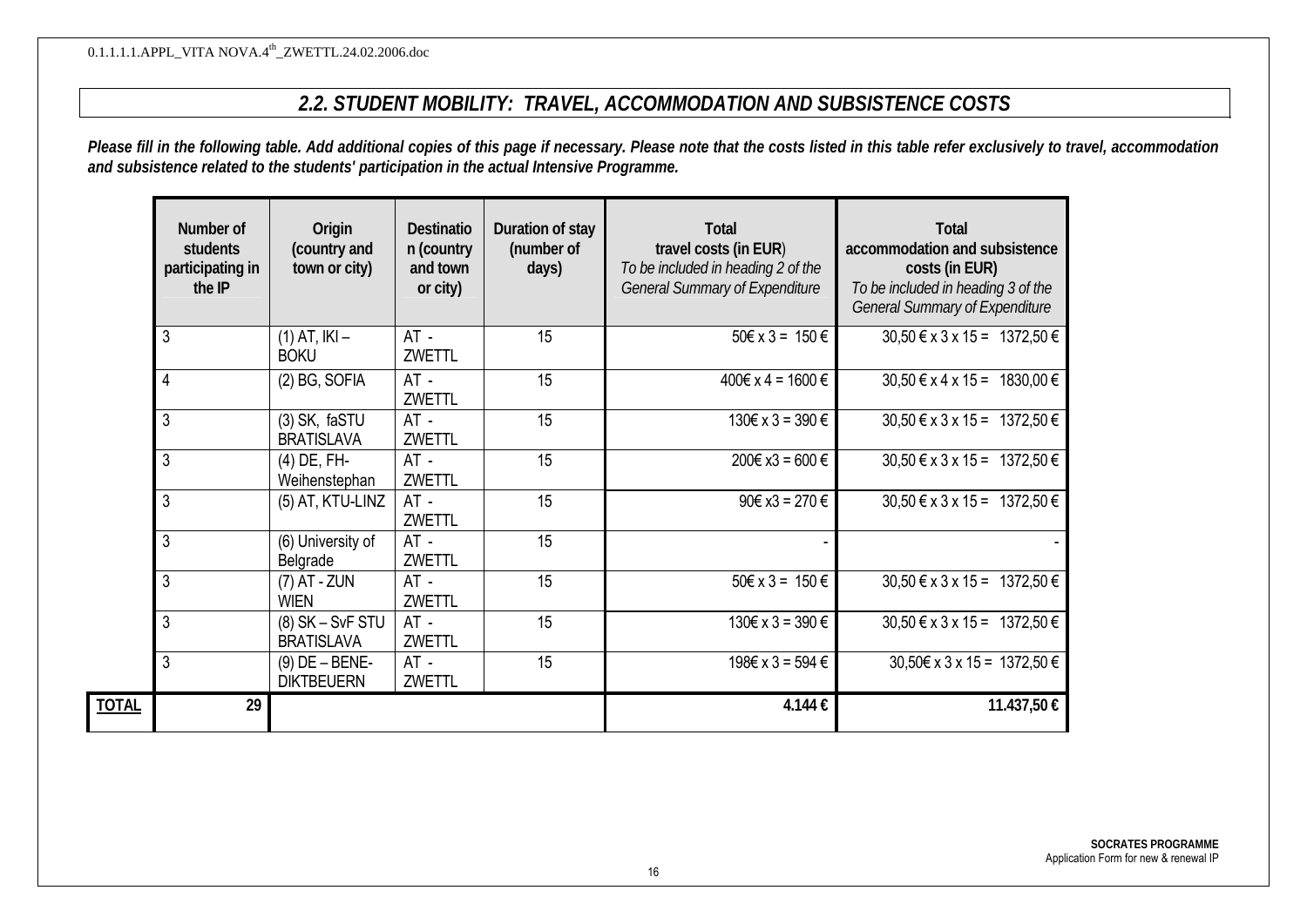## *2.3. TEACHER MOBILITY : TRAVEL, ACCOMMODATION AND SUBSISTENCE COSTS*

*Please fill in the following table. Add additional copies of this page if necessary. Please note that the costs listed in this table refer exclusively to travel, accommodation and subsistence related to the teachers' participation in the actual Intensive Programme. Any staff mobility costs not related to the participation in the actual Intensive Programme should be accounted for under the heading "Organisational costs".*

| Number of university<br>teachers participating<br>in the IP | Origin<br>(town or city/<br>country)              | <b>Destination</b><br>(town or<br>city/country) | <b>Duration</b><br>(number of<br>days) | <b>Total</b><br>travel costs (in EUR)<br>To be included in heading 2 of the<br><b>General Summary of Expenditure</b> | <b>Total</b><br>accommodation and subsistence<br>costs (in EUR)<br>To be included in heading 3 of the<br><b>General Summary of Expenditure</b> |                      |
|-------------------------------------------------------------|---------------------------------------------------|-------------------------------------------------|----------------------------------------|----------------------------------------------------------------------------------------------------------------------|------------------------------------------------------------------------------------------------------------------------------------------------|----------------------|
| $\overline{2}$                                              | $(1)$ AT, $ K $ –<br><b>BOKU</b>                  | AT -<br><b>ZWETTL</b>                           | 1x6, 1x15                              | $50 \in x 2 = 150 \in$                                                                                               | $122 \text{ } \in x 6 x2 =$<br>$79,30 \in x 9 =$                                                                                               | 1464,00 €<br>713,70€ |
| $\overline{2}$                                              | (2) BG, SOFIA                                     | $AT -$<br>ZWETTL                                | 2x6                                    | 400€ x 2 = 800 €                                                                                                     | $122 \text{ } \in x 6 x 2 =$                                                                                                                   | 1464,00€             |
| $\overline{2}$                                              | (3) SK, FASTU<br><b>BRATISLAVA</b>                | AT -<br>ZWETTL                                  | 2x6                                    | 130€ x 2 = 260 €                                                                                                     | $122 \text{ } \in x 6 x 2 =$                                                                                                                   | 1464,00€             |
|                                                             | $(4)$ DE, FH-<br>Weihenstephan                    | $AT -$<br>ZWETTL                                | 1x6                                    | 200€ x1 = 200 €                                                                                                      | $122 \text{ } \in x 6 =$                                                                                                                       | 732,00€              |
|                                                             | (5) AT, KTU-<br><b>LINZ</b>                       | $AT -$<br>ZWETTL                                | 15                                     | $90€ x1 = 270 €$                                                                                                     | $122 \text{ } \in x 6 =$<br>$79,30 \in x 9 =$                                                                                                  | 732,00€<br>713,70€   |
|                                                             | $(6)$ YU<br>University of<br>Belgrade             | $AT -$<br>ZWETTL                                | $6\phantom{1}6$                        |                                                                                                                      | $122 \text{ } \in x 6 =$                                                                                                                       | 732,00€              |
|                                                             | $(7)$ AT - ZUN<br><b>WIEN</b>                     | $AT -$<br>ZWETTL                                | 15                                     | $50 \in x 1 = 150 \in$                                                                                               | $122 \text{ } \in x 6 =$<br>79,30 € x 9 =                                                                                                      | 732,00€<br>713,70€   |
| $\overline{2}$                                              | $(8)$ SK – SvF<br><b>STU</b><br><b>BRATISLAVA</b> | $AT -$<br>ZWETTL                                | 1x6, 1x15                              | 130€ x 2 = 390 €                                                                                                     | $122 \text{ } \in x 6 x2 =$<br>79,30 € x 9 =                                                                                                   | 1464,00 €<br>713,70€ |
|                                                             | $(9)$ DE $-$ BENE-<br><b>DIKTBEUERN</b>           | $AT -$<br>ZWETTL                                | 1x6                                    | 198€ x 1 = 198€                                                                                                      | $122€ \times 6 =$                                                                                                                              | 732,00€              |
| 12                                                          |                                                   |                                                 |                                        | 2.418€                                                                                                               |                                                                                                                                                | 12.370,80 €          |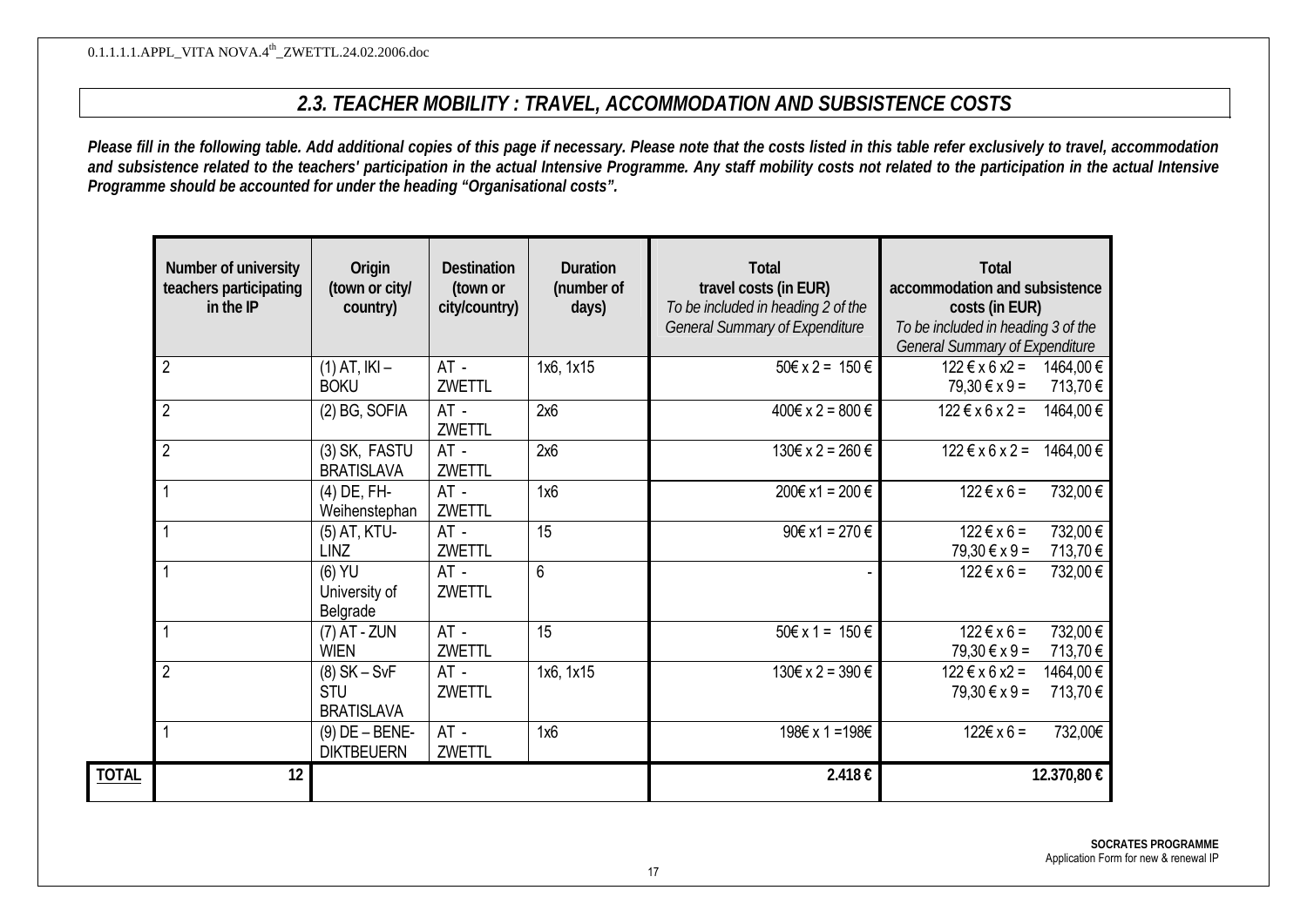## *2.4. GENERAL TABLE OF SOURCES OF FUNDING*

| <b>Sources</b>                                                                                                   | Amounts (EUR) |
|------------------------------------------------------------------------------------------------------------------|---------------|
| <b>Financial support requested from the SOCRATES Programme</b><br>(must not exceed the 75% of the TOTAL FUNDING) | 28,725,30 €   |
| Contribution to the actual budget by the partner<br>organisations                                                | 9.645,00 €    |
| Financial support requested from public sources (national,<br>regional, etc.) specially intended for this IP     |               |
| Financial support from the private sector or private<br>institutions specially intended for this IP              |               |
| Other sources of funding                                                                                         |               |
| <b>TOTAL FUNDING</b><br>(same as total for table 2.1)                                                            | 38.370,30 €   |

#### Please note:

- − The financial support requested from the SOCRATES Programme cannot amount to 100% of TOTAL FUNDING but it must not exceed **75%** of the TOTAL FUNDING.
- In order to calculate a realistic amount of co-financing from the partner institutions and third parties, please take into consideration the financial rules that the Executive Agency will apply and that are indicated in the *Instructions on completing the application forms for Intensive Programmes*, ANNEX 1. See, in particular, **point C** (*Calculation of Eligible Cost*):
	- a) The Community will co-finance only **50%** of Organisational Costs within the limits indicated;
	- b) For Accommodation and Subsistence costs a lump sum amount will be calculated following the rules to apply;
	- c) The Community will co-finance a maximum of **75%** of the total amount of the eligible costs relating to travel, accommodation and subsistence costs.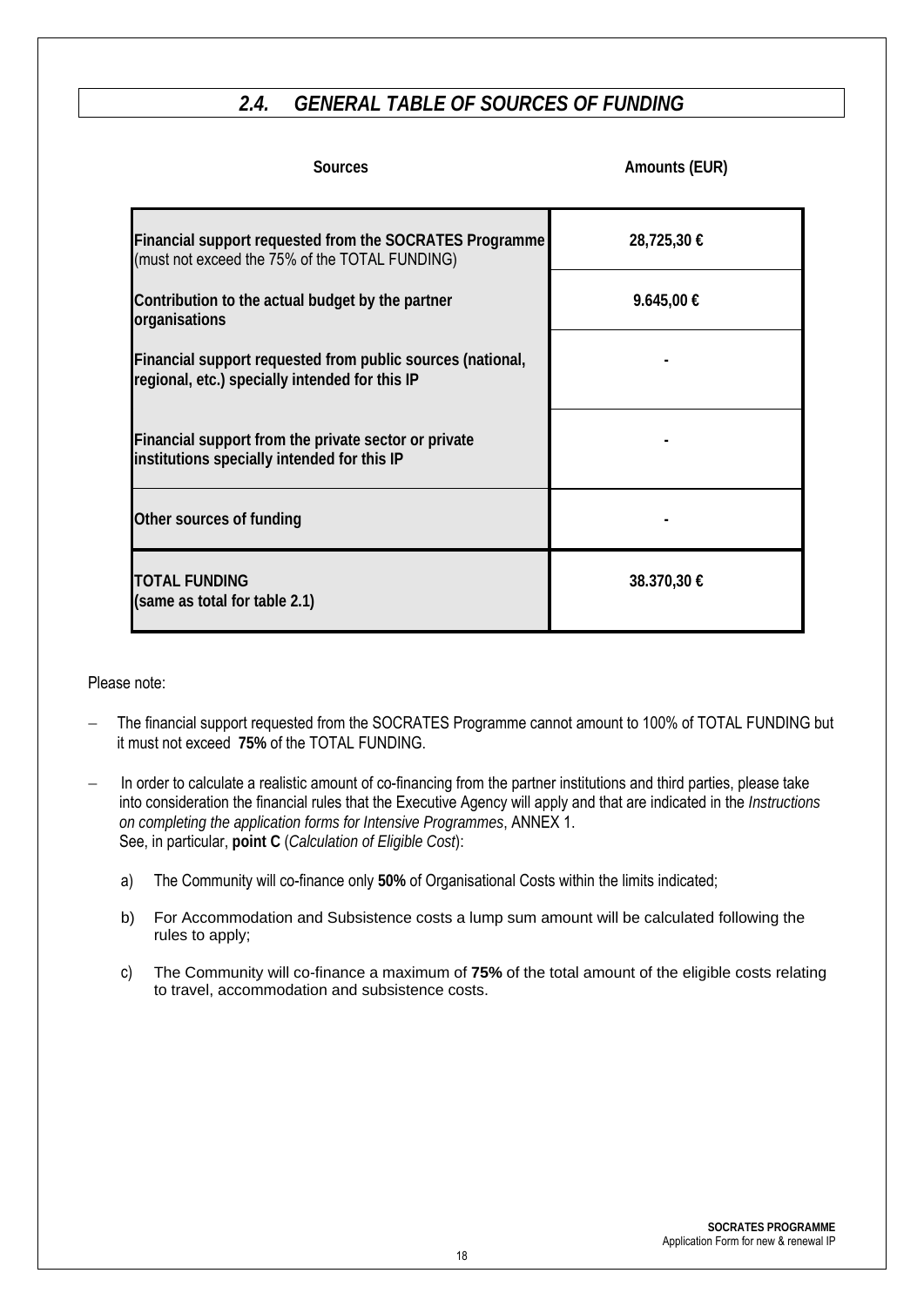## **SECTION 3 - DECLARATION**

To be completed by the person legally authorised to sign on behalf of the coordinating institution, (see Section 1. item 6.1).

I, the undersigned, certify that the information contained in all the sections of this application is complete and accurate, to the best of my knowledge, and declare that I am aware of the content of the instructions proposed for filling in the application form. I confirm that the project submitted complies with the aims and priorities described in the European Policy

Statement (EPS) of my institution. The appropriate authorities of all the participating institutions have confirmed in writing their agreement with the application as submitted.

I state on my honour that the institution on behalf of which I am acting as legal representative has the financial and operational capacity for carrying through the proposed project and does not fall under one of the exclusion criteria stipulated in Chapter II of the *SOCRATES General call for proposals 2006*.

If my grant application should be approved, I authorise the Education, Audiovisual and Culture Executive Agency to publish on its website or on any other appropriate medium:

- the name and address of the beneficiary of the SOCRATES grant
- the subject of the grant
- the amount awarded and the cover rate for costs inherent in the approved work programme.

Signature of the Legal Representative Signature of the Applicant (head of institution)

Place:  $\Box$  Date  $\Box$  (day/month/year)

Name and position in capitals

NAME

POSITION

#### **Checklist**

| All questions in the application form have been answered                                                                                      |  |
|-----------------------------------------------------------------------------------------------------------------------------------------------|--|
| Each page has been numbered                                                                                                                   |  |
| The budget is indicated in Euros and has been checked for calculation errors                                                                  |  |
| The 4 copies bear the original hand-written signature of the legal representative of the coordinating<br>institution                          |  |
| The 4 original copies of the application are being sent to the Executive Agency before the closing date of 1<br>March 2006 (date as postmark) |  |
| The financial identification form, Annex A, is attached (filled in and duly signed in original).                                              |  |
| The legal entity form is attached (filled in and duly signed in original)                                                                     |  |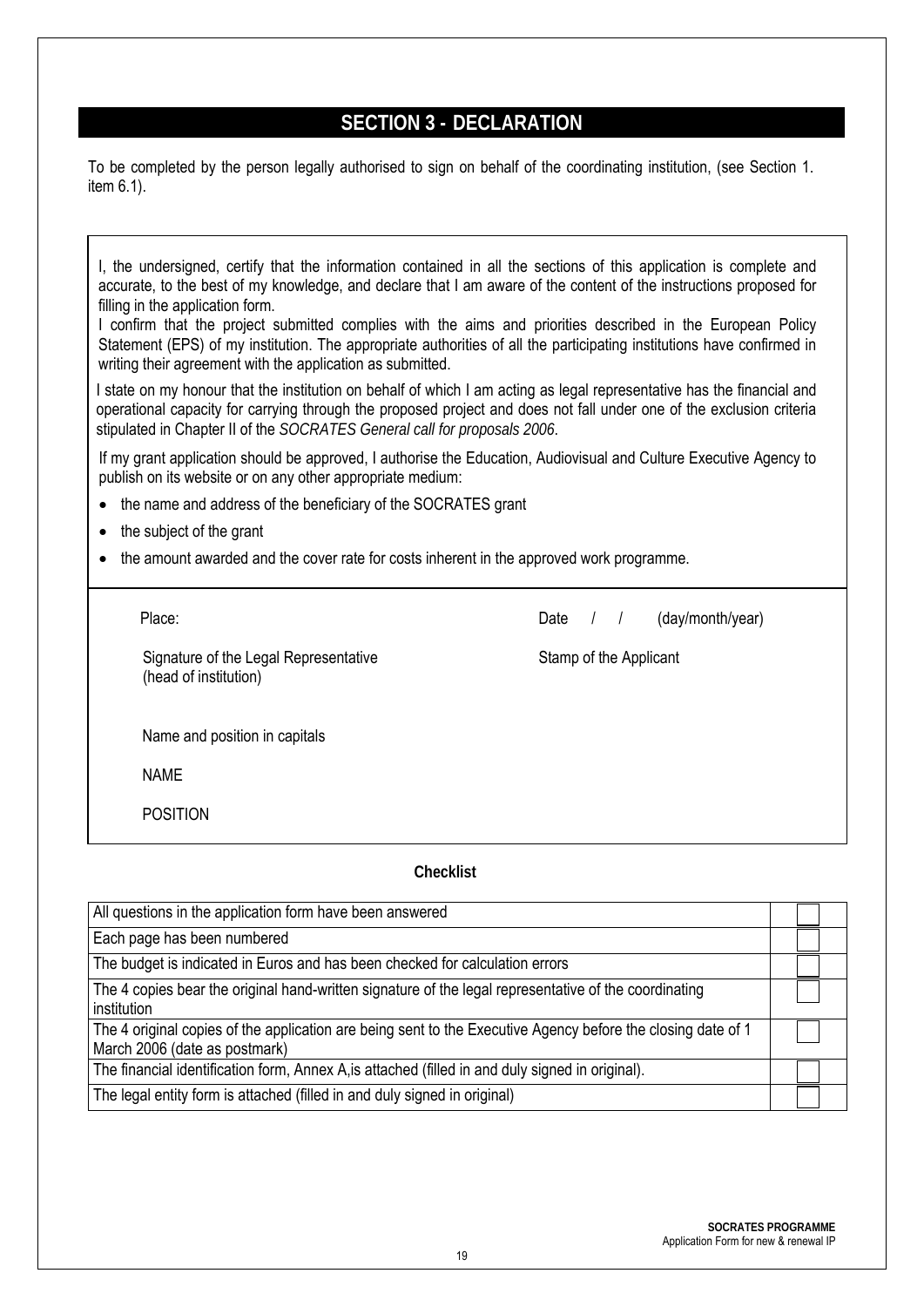## **SECTION 4 – DESCRIPTION: ERASMUS INTENSIVE PROGRAMME (IP)**

Please describe **all aspects** of your project set out in this section, on **numbered sheets**, using the **same order** and the **same numbering of questions** as given in the questions. Please respect the maximum length of text indicated, and append **supporting documents** only where these have a direct and material bearing on the application for support.

**1. Rationale, Objectives, Target Groups (maximum 2 pages)** 

xx

- 1.1 Explain the **rationale** of and **background** to the project (current situation, previous or preparatory work, the results of any needs analysis undertaken, etc.). You may attach appropriate but succinct supporting documents.
- 1.2 Define the concrete **aims and objectives** of the project and describe the ways in which the situation set out under 1.1 above will be changed and the needs set out in 1.1 addressed by the project.
- 1.3 Explain how the project contributes to the aims and priorities described in the **European Policy Statement** of your institution and - if possible - of the partner institutions.
- 1.4 Show how the IP ties in with the existing teaching programmes of the participating institutions and explain what you consider to be **innovative** about the project, namely in relation to defining or building a European dimension.
- 1.5 Indicate the main **pedagogical and didactical approaches** and concepts which will be used. If the project involves Information and Communication technologies (ICT), explain the nature of the ICT involvement.
- 1.6 Specify the level (undergraduate, postgraduate, Master, etc.) of the students which are **direct beneficiaries** of the project and describe how they are selected.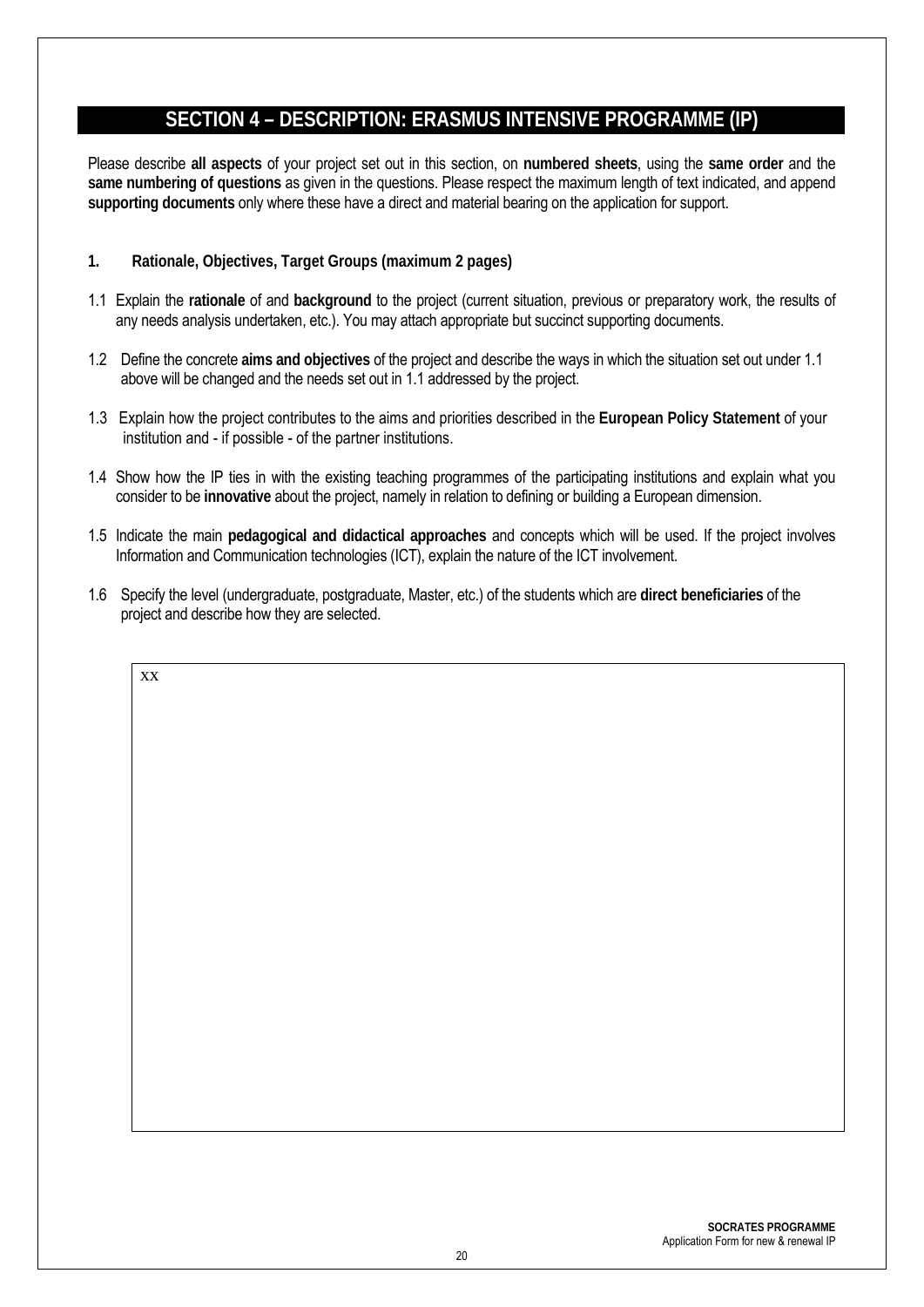- **2. Envisaged outputs (maximum 2 pages)**
- 2.1 Describe precisely the envisaged **outputs** of the project (the programme implemented, qualitative and quantitative description of the teaching material produced specifically for the planned IP, report/theses from the students, webbased exercises, multimedia products, websites, etc.). **Specify** in each case the nature, volume, structure, content and language envisaged (where applicable).
- 2.2 Describe the provisions that have been foreseen to ensure **academic recognition** of the studies undertaken within the project. If the use of **ECTS** is foreseen, please indicate the amount of ECTS credits to be awarded to students participating in the project.
- 2.3 Indicate any additional benefits and spin-offs expected from the project (e.g. future implementation of the intensive programme as a regular part of the study programmes of the participating institutions, integration of the project results in a future curriculum development project etc.).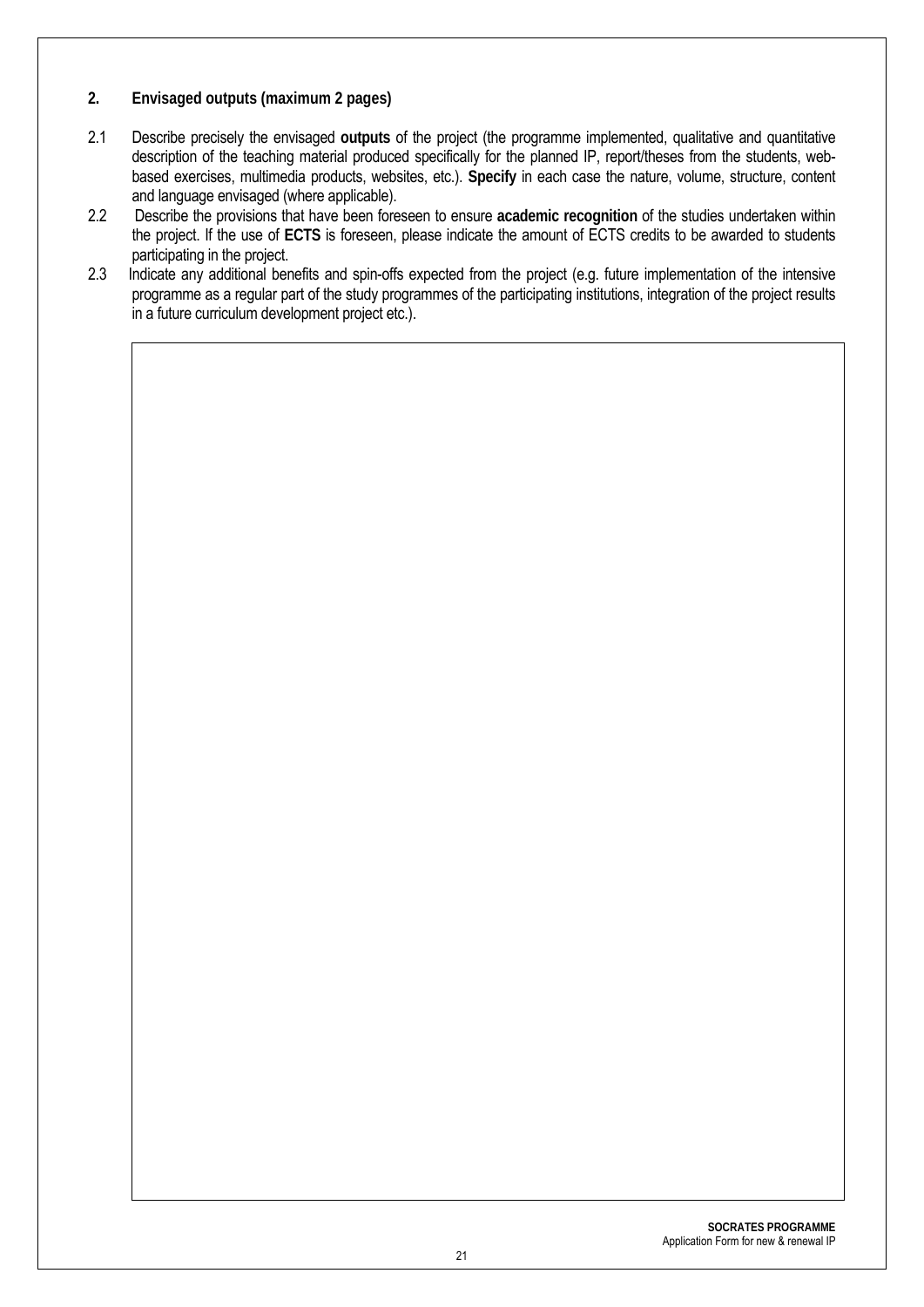#### **3. Planning of activities (maximum 2 pages)**

- 3.1 Describe and justify the **overall working methods** the partnership intends to use when carrying out the project (management procedures, pedagogical methods, joint design, types of meetings, etc.).
- 3.2 Provide an overall **work plan**. To this end, please divide the project into the relevant **stages** (such as design and content of the courses, definition of teaching methods, editing and production of material, dissemination, etc.) which you envisage. Show within each stage, what **activities** the partnership will undertake, which partner(s) will be responsible for each stage and by when each activity will have been completed).
- 3.3 List and briefly describe the **subjects to be taught** during the IP, indicating the number of teaching hours for each subject.
- 3.4 Present, on a separate sheet, **an outline on how the programme of the IP (course) will be implemented on a day-by-day basis**.

In addition to the days of subject-related work, you are asked to indicate also arrival- and departure days, as well as days foreseen for cultural activities, but please note that these days are not taken into consideration when counting the **minimum requirement of 10 days of course-related work**. Please note also that presenting this provisional programme is obligatory for evaluating your application.

#### **3. PLANNING OF ACTIVITIES**

The University of Natural Resources and Applied Life Sciences in Vienna in cooperation with five universities from Sofia, Beograd, Bratislava, Linz and Weihenstephan were submitting for 2005 till 2008 a project for an Intensive Program (IP) within Erasmus called "VITA NOVA" for developing a sustainable concept in the Stift of Zwettl. Within this international established Erasmus IP the very idea is about sustainable development over unlimited growth, to develop new economic concepts for the future and also to preserve and nurture cultural heritage. In cooperation with students from the Danubian countries and experts from science, administration and the church we were developing new concepts for the monastery of Stift Zwettl in Austria. Within the Intensive program the students were working on projects like regional development, making plans for restoration of old buildings for new functions and collecting datas for future economic activities.

#### **3.1.. Working methods**

Within the **first phase** from 2005 to 2006 the ´Vita Nova´ project in Zwettl was establishing a sustainable support for technical and regional projects, to mobilise authorities (Association of the friends of Stift Zwettl) and regional actors (government of Lower Austria) for a committed and effective involvement for developing new concepts for the monastery.

The **second phase** from 2006 to 2007 will take part again in Stift Zwettl. Within the first phase we were recognizing together with the convent in the monastery Stift Zwettl, two main problems for a future development are necessary to be discussed:

- + The economic perspectiveof the various activities in the monastery
- + The pastoral activities for young people in the region

We will work with a future search workshop for encouraging an emotional gathering and interpersonal growing of the participants. The common goal is a vision, based on the groups hopes and finally specifying measures what can be done on different problems with priorities on short and long time actions. Therefore we will invite experts from the economic and pedagogical sciences to enable all the participants to better understand their joint position and assuming more responsibility.

Finally the aim of this Vita Nova project within the **third phase** from 2007 to 2008 will foster a substantial increase of the exchange of this new concept to promote future challenges of intercultural exchange to contribute the compatibility and comparability of our common European cultural tradition.

The **scientific preparatory work** for the Intensive program is creating a basis for future network of communication. The theoretical concept will be placed at the participants disposal in a proper shape of worksheets and proved scientific material. During the entire project there will be a website inclusive a team workspace and e-learning platform available for the participants. Within the Academia Danubiana we will encourage international study programmes for getting better integration with the neighbouring countries in science and administration. See: www.academia-danubiana.net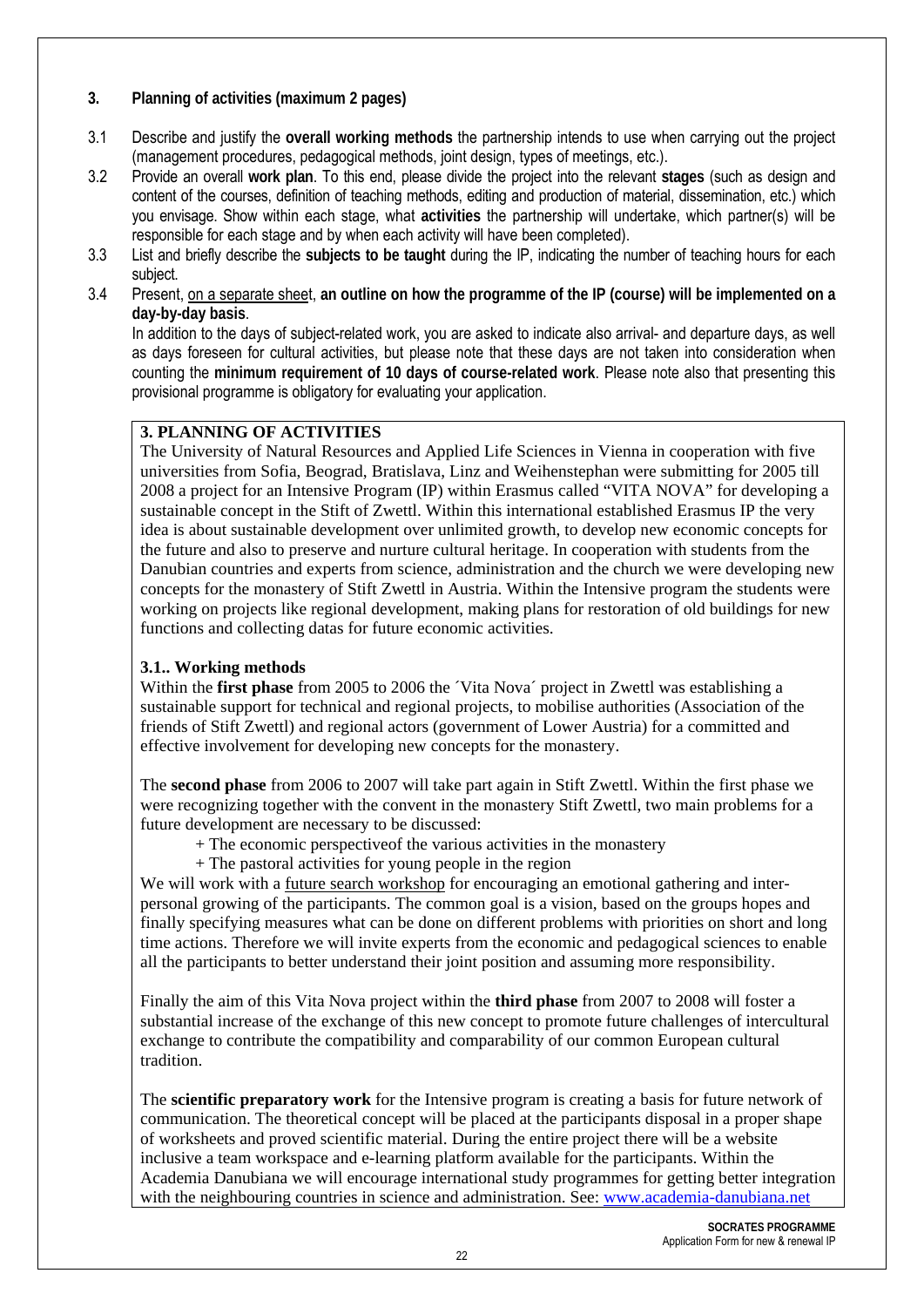| 3.2 Work plan                                               |                                                                                                                                                                                                                                                    |                          |                                                                                                                                                                                                                        |
|-------------------------------------------------------------|----------------------------------------------------------------------------------------------------------------------------------------------------------------------------------------------------------------------------------------------------|--------------------------|------------------------------------------------------------------------------------------------------------------------------------------------------------------------------------------------------------------------|
| <b>PHASEN</b>                                               | <b>ACTIVITIES</b>                                                                                                                                                                                                                                  | <b>PARTNER</b>           | <b>RESULT</b>                                                                                                                                                                                                          |
| 1. PRE-<br><b>PARATORY</b><br><b>WORK</b><br>Oct.-Nov. 2006 | + Project management, team workspace<br>+ Development of appropriate methods<br>for the strategy model for the economic<br>and pastoral work in the monastery<br>+ Preparation of the Kick off meeting                                             | + Coordination<br>team   | + Introduction of<br>coord. Team to all<br>project partners                                                                                                                                                            |
| 2. KICK-OFF<br>26.+27.10.2006                               | + Coordination of the activities<br>+ Moderation from a project monitoring<br>point of view to create a generative<br>social architecture, which supports the<br>partners technically and socially and<br>fosters a stable relationship and trust. | $+$ coordination<br>team | $+$ Actionplan                                                                                                                                                                                                         |
| 3. INVENTORY<br>Dec.- June 07                               | + Concepts, lectures and case studies to<br>be prepared for the Intensive program                                                                                                                                                                  | + all participants       | +Comparable data<br>set and preliminary<br>info. on the IP                                                                                                                                                             |
| 4. IP VITA<br><b>NOVA</b><br>8.-22.Juli 2007                | 1. Introduction and lectures<br>+ WIEDERMANN, ROSENBERGER<br>+ TREBERSPURG, EICHINGER,<br><b>BLAAS, HENRIQUES</b><br>+ SKOCAJIC, POUHALEV, N.N<br>+ LECHNER, PFAFFENWIMMER,<br>SCHÜLLER<br>2. Future search conference<br>3. Student work          | + all participants       | + Future develop-<br>mant in Stift<br>Zwettl<br>+ Action plan as a<br>result from the<br>Future search<br>workshop<br>+ Strategy model<br>for the economic<br>and pastoral work<br>in the monastery<br>of Stift Zwettl |
| 5. FOLLOW UP<br>August - Sept<br>2007                       | +Set up of future network project<br>outlook<br>+ Completion of a final report                                                                                                                                                                     | + all participants       | $+$ Final report                                                                                                                                                                                                       |

### **3.3.. SUBJECTS TO BE THAUGHT**

1..The Benedictine order

+ Abbot Wolfgang Wiedermann – Introduction / The VITA NOVA project in Stift Zwettl

+ Prof. Rosenberger – Ethical concepts of Cistercian monasteries

2.. Perspectives in architecture and economy

+ Prof Treberspurg – Resource saving building structures for restoring monastery buildings

+ Gregor Eichinger – The reciproke influence of architecture for human beings and especially the young generation

+ Wolfgang Blaas – Projectmanagement and a businessplan for small and medium enterprises

+ José Manuel Henriques – Poverty and wealth in periphere regions

3.. The orthodox church in Europe

+ Prof. Pouhalev – The importance of forestry within Bulgarian monasteries

+ Doz. Dejan Skocajic – The landscape architecture of the Serbian medieval monasteries and the possibilities for revitalization.

+ N.N Orthodox monasteries – Similarities and significant variations in architecture and way of living

4.. Pastoral activities for young people

+ Günther Pfaffenwimmer – How to increase ecological awareness and dynamic qualities by means of education. Experiences and results from the OECD/CERI project "Environment and school initiatives."

+ Martin Lechner – The possibilities of pastoral work for young people in Benedictine monasteries + Mag. Schüller – Die Kirche ist jung – Challenges of the pastoral work in the future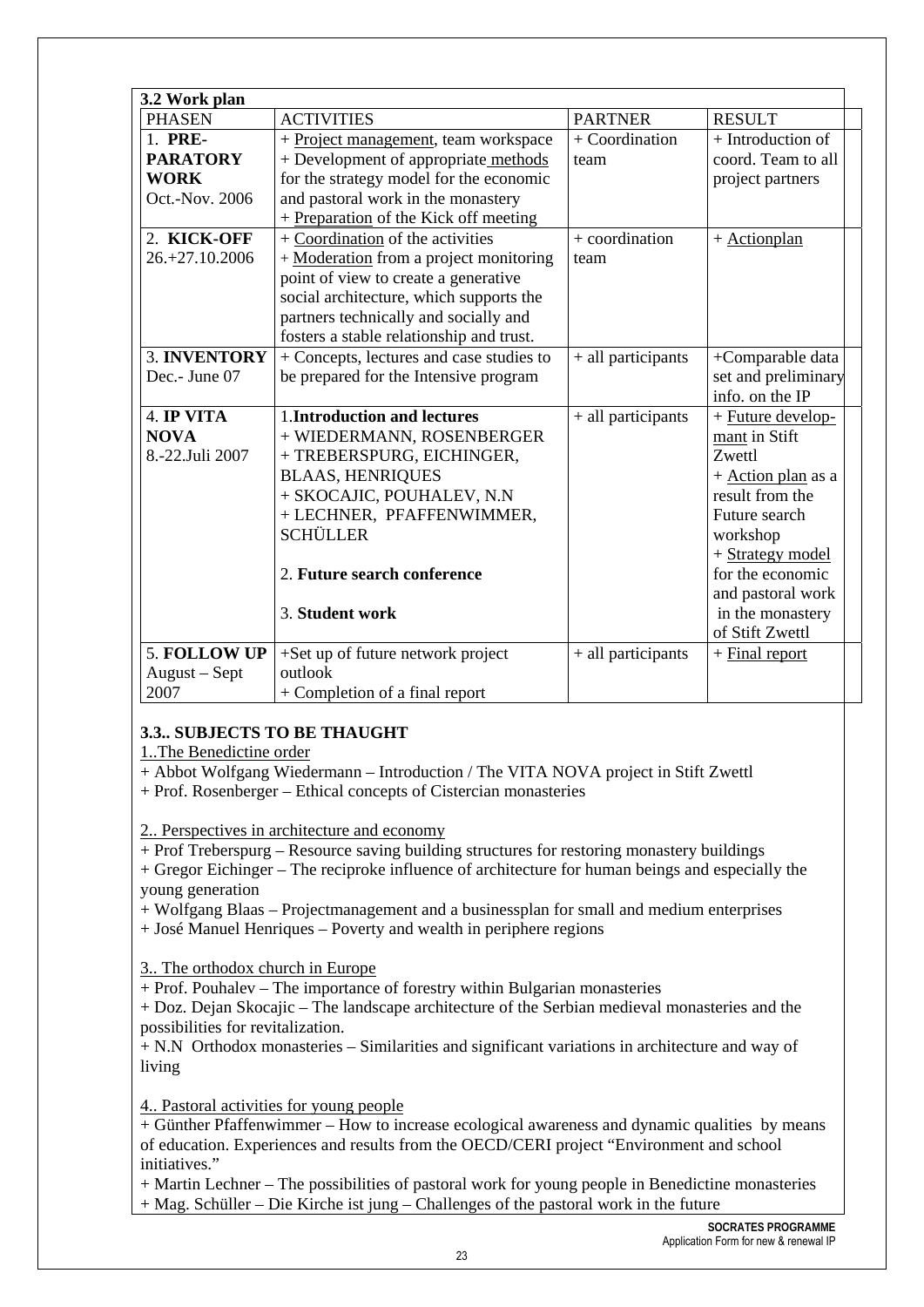|                             | Time schedule $8:00 - 12:00$     | lunch | Time schedule $14:00 - 18:00$           |
|-----------------------------|----------------------------------|-------|-----------------------------------------|
| Days<br>8 Sunday            | Day of arrival                   |       |                                         |
|                             |                                  |       |                                         |
| 9 Monday                    | <b>Introduction and lectures</b> |       | lectures 2 Perspectives in              |
|                             | 1. The Benedictine order         |       | architecture and economy                |
|                             | WIEDERMANN,                      |       | TREBERSPURG, EICHINGER                  |
|                             | <b>ROSENBERGER</b>               |       | <b>BLAAS, HENRIQUES</b>                 |
| 10 Tuesday                  | lectures                         |       | lectures Pastoral activities for        |
|                             | The orthodox church in Europe    |       | young people                            |
|                             | SKOCAJIC, N.N                    |       | <b>LECHNER PFAFFENWIMMER</b>            |
|                             | <b>POUHALEV</b>                  |       | <b>SCHÜLLER</b>                         |
| 11 Wednesday<br>12 Thursday | Discussion of the various topics |       | <b>Excursion</b> – Visit to the Histor- |
|                             |                                  |       | ical town in Krems                      |
|                             | <b>Future search workshop</b>    |       | Continuing future search                |
|                             | 1Searching for common ground     |       | 2. Desirable trends -                   |
|                             |                                  |       |                                         |
|                             |                                  |       | Mind map                                |
| 13 Friday                   | Continuing future search         |       | Continuing future search                |
|                             | 3. Prouds and sorries            |       | 4. Future scenarios                     |
|                             |                                  |       | 5. Formulation strategies               |
|                             |                                  |       |                                         |
| 14 Saturday                 | Continuing future search         |       | Summary of the first week               |
|                             | 6. Plans for action              |       | stud and profs                          |
|                             |                                  |       |                                         |
| 15 Sunday                   | Cultural activity                |       |                                         |
|                             |                                  |       |                                         |
| 16 Monday                   | <b>Student work</b>              |       | <b>Student work</b>                     |
| 17. Tuesday                 | <b>Student work</b>              |       | <b>Student work</b>                     |
|                             |                                  |       |                                         |
| 18. Wednesday               | <b>Student work</b>              |       | <b>Excursion - Endogenous</b>           |
|                             |                                  |       | regional development in the             |
|                             |                                  |       | Waldviertel                             |
| 19. Thursday                | <b>Student work</b>              |       | <b>Student work</b>                     |
|                             |                                  |       |                                         |
| 20.Friday                   | Preparation presentation of the  |       | Presentation-                           |
|                             | participants                     |       |                                         |
| 21. Saturday                | Feed back                        |       | Future activities                       |
|                             |                                  |       |                                         |
| 22. Sunday                  | <b>Departure</b>                 |       |                                         |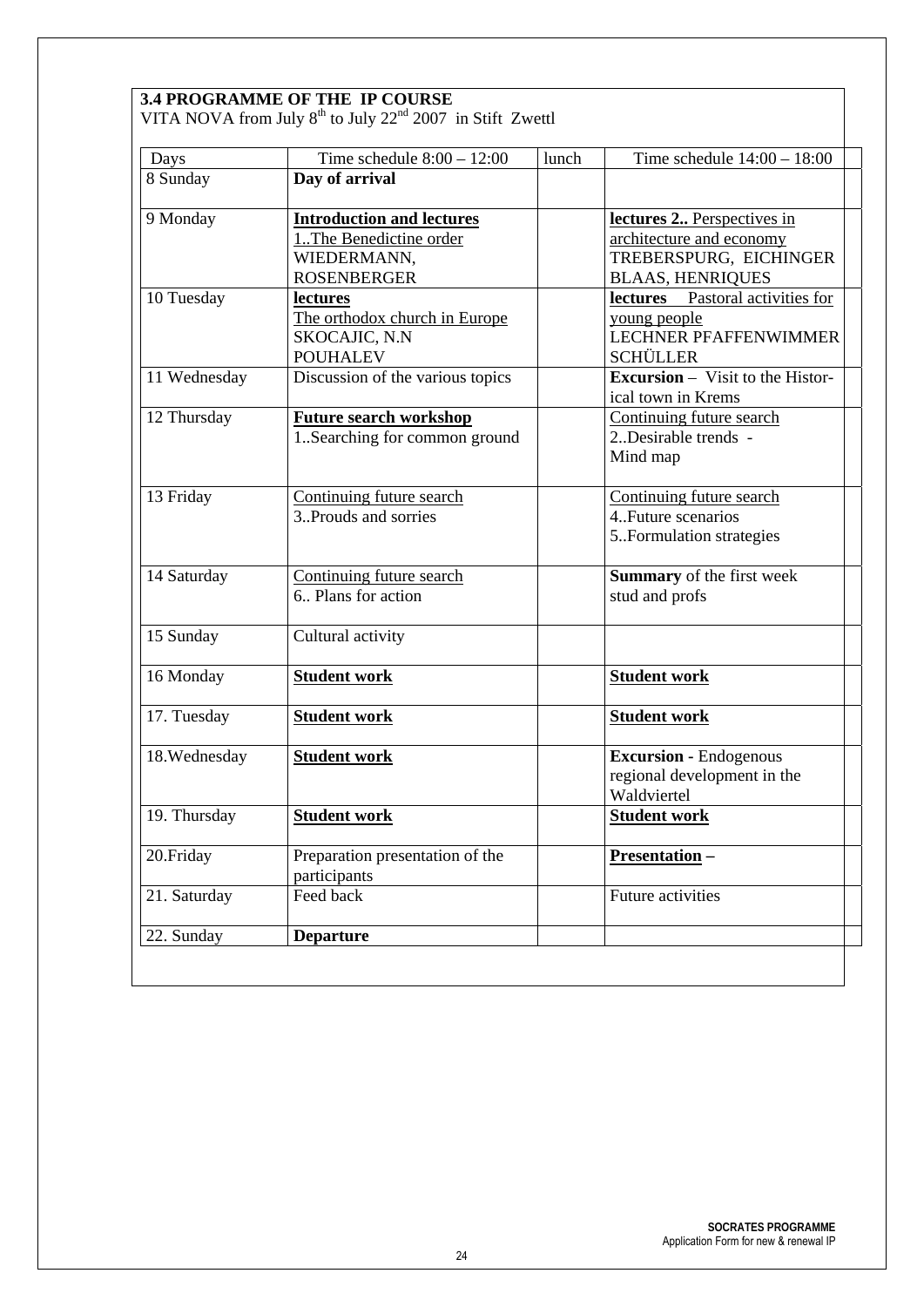- **4. Evaluation and dissemination (maximum 1 page)**
- 4.1 Describe what measures will be taken to **monitor** and **evaluate** the IP.
- 4.2 Indicate how, if at all, you intend to continue the activities beyond the period of support from the Community.<br>4.3 Give your assessment of the potential for the outputs from the project to be widely disseminated, be
- Give your assessment of the potential for the outputs from the project to be widely disseminated, beyond the participating organisations and countries.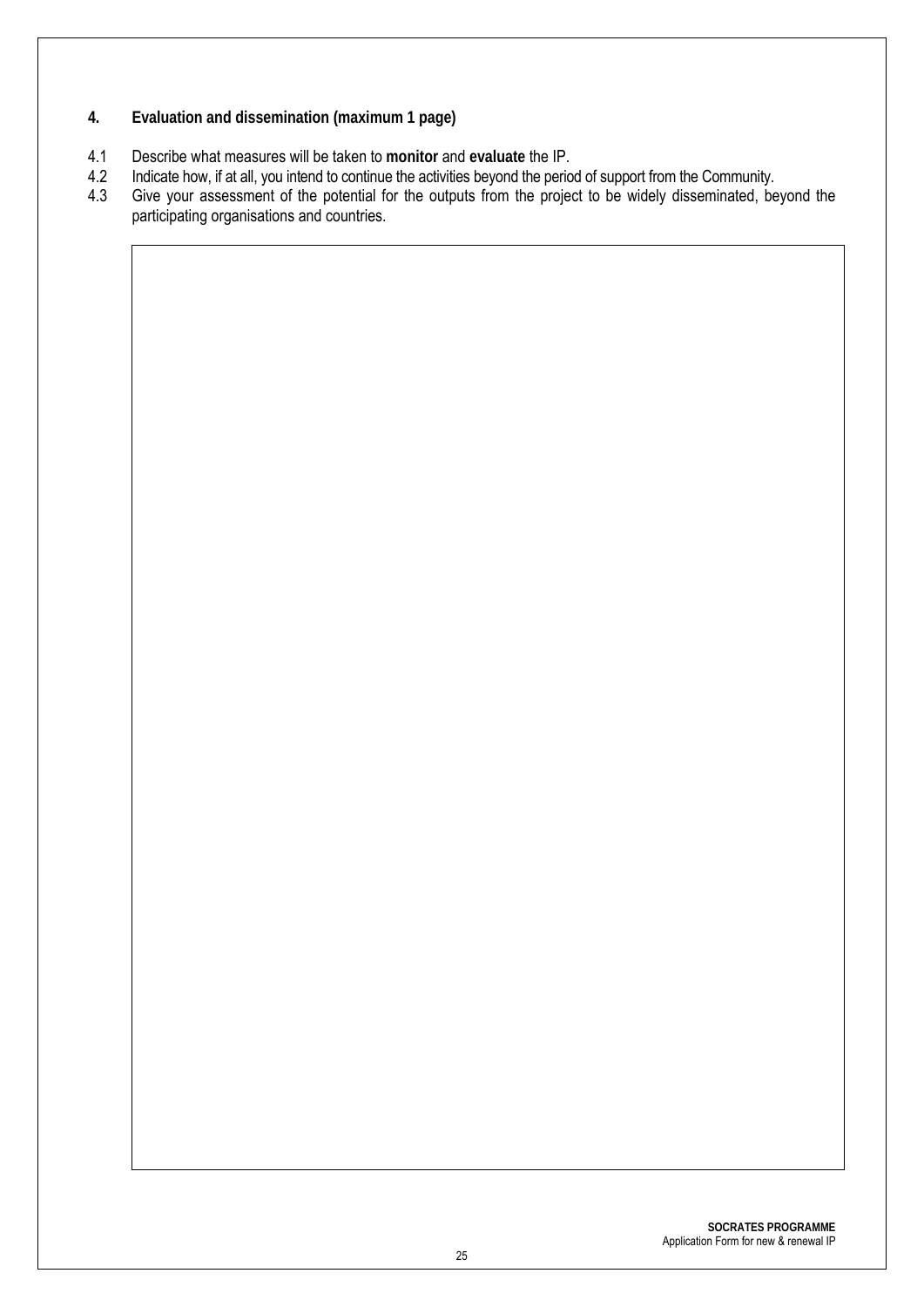#### **5. Partnership composition and contribution**

- 5.1 Provide for the coordinating institution and each of the other **higher education institutions participating** in the project the following information:
	- **type of the institution** and short description of main areas and types of activity.
	- **expertise** of the institution in the field covered by the project and experience in cooperation at local, regional, national and transnational level (Socrates and other).
- 5.2 Provide for partners, **other than higher education institutions**, the following information:
	- type and size of the institution
	- the specialisation of the institution and its experience in the field or the project
- 5.3 Indicate which specific tasks are to be assigned to each partner institution involved and describe the number and the profile of personnel to be involved in the project.
- 5.4 In addition to the formal partner institutions (that can receive a Community funding), list and explain the role of **any other organisations** which will participate actively in the project without receiving a Socrates grant.

#### **5. PARTNERSHIP COMPOSITION AND CONTRIBUTION 5.1.. PARTICIPATING HIGHER EDUCATION INSTITUTIONS**

#### **5.1.1.. Institute of Structural Engineering IKI BOKU**

+ Type of the institution and description of main areas and types of activity

The university sees itself as a teaching and research institution that focuses on renewable resources that are a prerequisite for human existence. The relationships between man, society and the environment form the basis of all activities at the BOKU, and its foremost aim is to make decisive contributions to securing the well-being of future generations. http://www.boku.ac.at/leitbild.html

+ Expertise of the institution in the field covered by the project

Prof. Martin Treberspurg at the Institute of Structural Engineering at the Department of Civil Engineering and Natural Hazards is responsible for sustainable constructions and research activities and educational tasks for resource saving building structures in several architectural disciplines. He is working in energy saving building and settlement structures with the use of solar energy in cooperation with ecology, city planning. Internet: http://www.treberspurg.at

#### **5.1.2.. COORDINATING INSTITUTION – LESOTECHNICAL UNIVERSITY SOFIA**

+ Type of the institution and description of main areas and types of activity

The University of Forestry (Lesotechnical university) in Sofia comprises five faculties. The faculty of ´Business Management´ is including five Departments. The Department of ´Management and Utilisation of Natural resources´ was founded in 1950. The subjects to be taught spans from Forestry economy, soil assessment till economy of natural resources. http://www.ltu.bg

#### + Expertise of the institution in the field covered by the project

Prof. Pouhalev and Assoc.Prof. Katinka Mihova are engaged at the Department of Management of Natural Resources in Sofia, University of Forestry. They teach Environmental Economics and Management for students Ecology and Environment Protection and Urban Management for students Landscape Architecture at the University. Additional fields of scientific interests (incl. fields of teaching courses): Environmental Impact Assessment, Urban ecology, Sustainable development. Participation in different consultancy teams, national and interntional projects (ETP, MEDFOREX). Prof. Pouhalev has taken part at the "Symposium on Agriculture and Forestry in the Balkan countries in December 2004 at the BOKU. You can download a lecture on the website http://www.mpc1.at/download/POUHALEV.pdf and Katinka Mihova' s syllabus Ecomanagement www.ceu.hu/crc/Syllabi/alumni/envsci/mihova.html , as well participation in projects TEMPUS, COST, CEU, etc.

#### **5.1.3.. SLOVAK UNIVERSITY OF TECHNOLOGY - FASTU BRATISLAVA**

+ Type of the institution and description of main areas and types of activity

Within the seven faculties of the STU (Slovak Technical University) http://www.svf.stuba.sk/ the faculty of architecture is an independent centre of excellence, which comprises several institutions of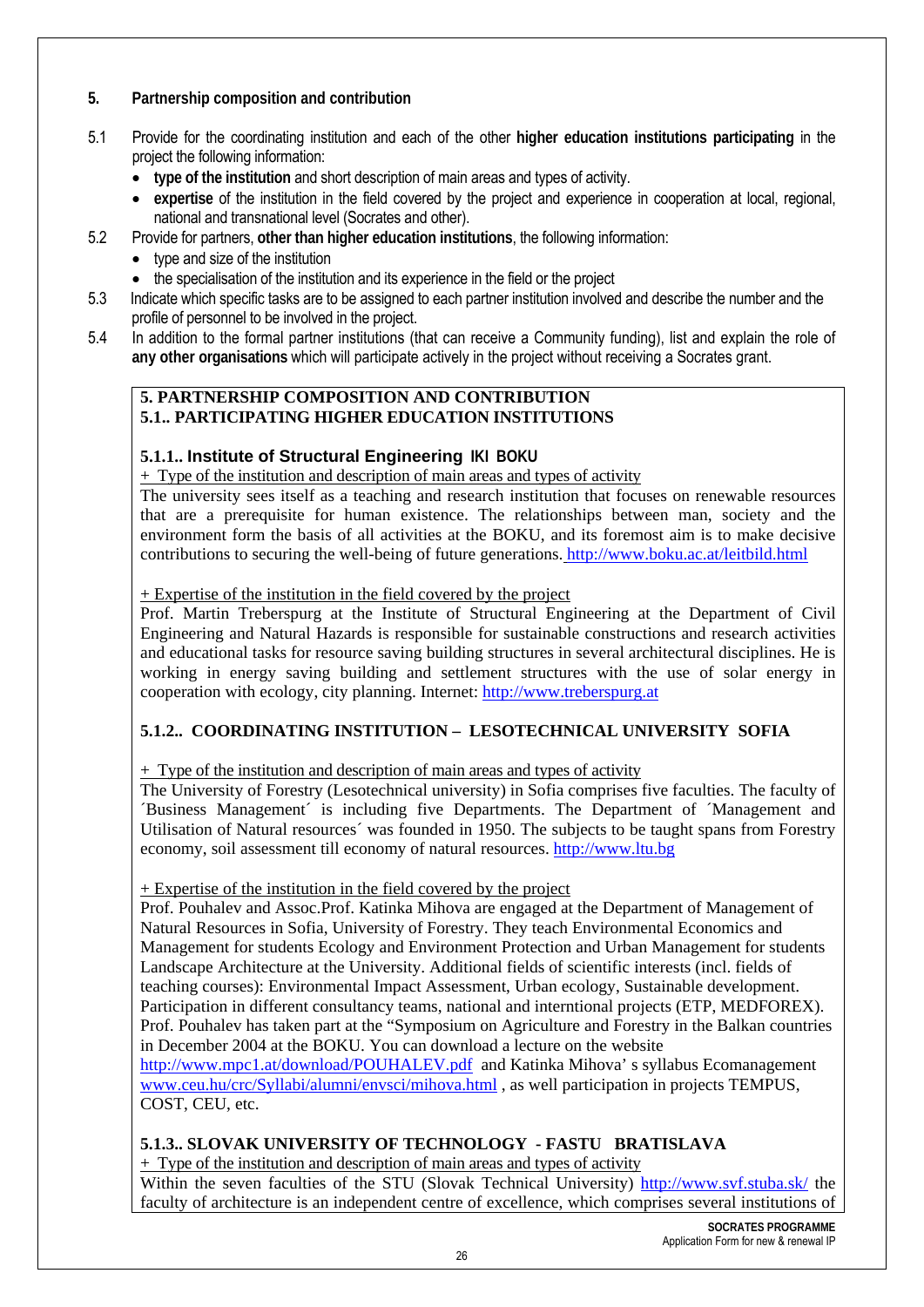applied science and research for buildings, settlements and regional structures and also takes care for environmental issues.

#### + Expertise of the institution in the field covered by the project

The institute is well known all over Europe today and has an outstanding position in planning disciplines. At the first Kick off meeting in Zwettl, Prof. Maros Finka was also deeply involved for initiating a negotiation process within the Intensive Program, to encourage this multinational teaching within our international classroom.

#### **5.1.4.. UNIVERSITY OF APPLIED SCIENCE WEIHENSTEPHAN,**

+ Type of the institution and description of main areas and types of activity

Graduates of the University of Applied Sciences at the Fachhochschule in Weihenstephan are awarded academic degrees such as; Graduate Engineer, Graduate Industrial Engineer, Graduate Computer Scientist.

#### + Expertise of the institution in the field covered by the project

Studies in landscape architecture impart both specialist knowledge (e.g. soil science, vegetation science, plant utilization, landscaping, garden design/sculpture) and engineering-related skills necessary for the implementation of planning (e.g. electronic data processing applications, landscape engineering, handling construction work) as well as aspects of design and creativity (e.g. plan representation, design and graphic skills). A course of study in landscape architecture aims at a balanced integration of specialized knowledge from the fields of ecology and natural sciences, the skills of creativity and design, and the engineering-related skills for the implementation of plans (technical, normative, economical). www.fh-weihenstephan.de

#### **5.1.5.. CATHOLIC-THEOLOGICAL PRIVATE UNIVERSITY OF LINZ**

+ Type of the institution and description of main areas and types of activity

The university is organized in 11 institutes with 14 professors. The teach 450 students. The profile of the KTU-Linz (http://www.ktu-linz.ac.at/) is to arrange a platform of students and professors connecting the knowledge of the different institutes. It's about a dialog between different statements and methods in the spectrum of tradition and modern age, of analizing the present and answers of the church.

+ Expertise of the institution in the field covered by the project

Prof. Rosenberger has been working at environmental ethics, interaction between spirituality of creation and environmental protection since years. He coached a diploma work about "The realization of the model of sustainability and its theological arguments at the example of the Benediction monastery Plankstetten in 2004.

#### **5.1.6.. BELGRADE UNIVERSITY,**

+ Type of the institution and description of main areas and types of activity

The university of Belgrad is one of the largest universities in the Balkan countries. There are 30 faculties and Prof. Jasminka Cvejic is the head of the institute of landscape architecture at the faculty of Forestry. The university of Belgrade will join the project as a so called silent partner. Within the priority fields of the EU it is highly accepted to include universities of the neighbour regions on transnational cooperation projects of the Socrates Erasmus program. (http://www.bg.ac.yu/university/uni/index.html)

Expertise of the institution in the field covered by the project:

Prof. Jasminka Cvejic is engaged at the Department of Landscape Architecture and Horticulture at The Faculty of Forestry, University of Belgrade. She is the professor of Environmental and Landscape Planning and Nature Protection. Professional experience record: Town planninginstituteof Belgrade, Natural recourses and nature protection within Spatial plan of the Metropolitan area of Belgrade; System of green and open spaces within Master plan of Belgrade 2021. Projects: "Green Legislation of Belgrade" and "Definition of contents and procedure for Belgrade biotope mapping" for the City Secretary for Environmental protection. TEMPUS CARDS 2004 Curriculum Development JEP, Landscape Education for a New Neighbourhood of Europe.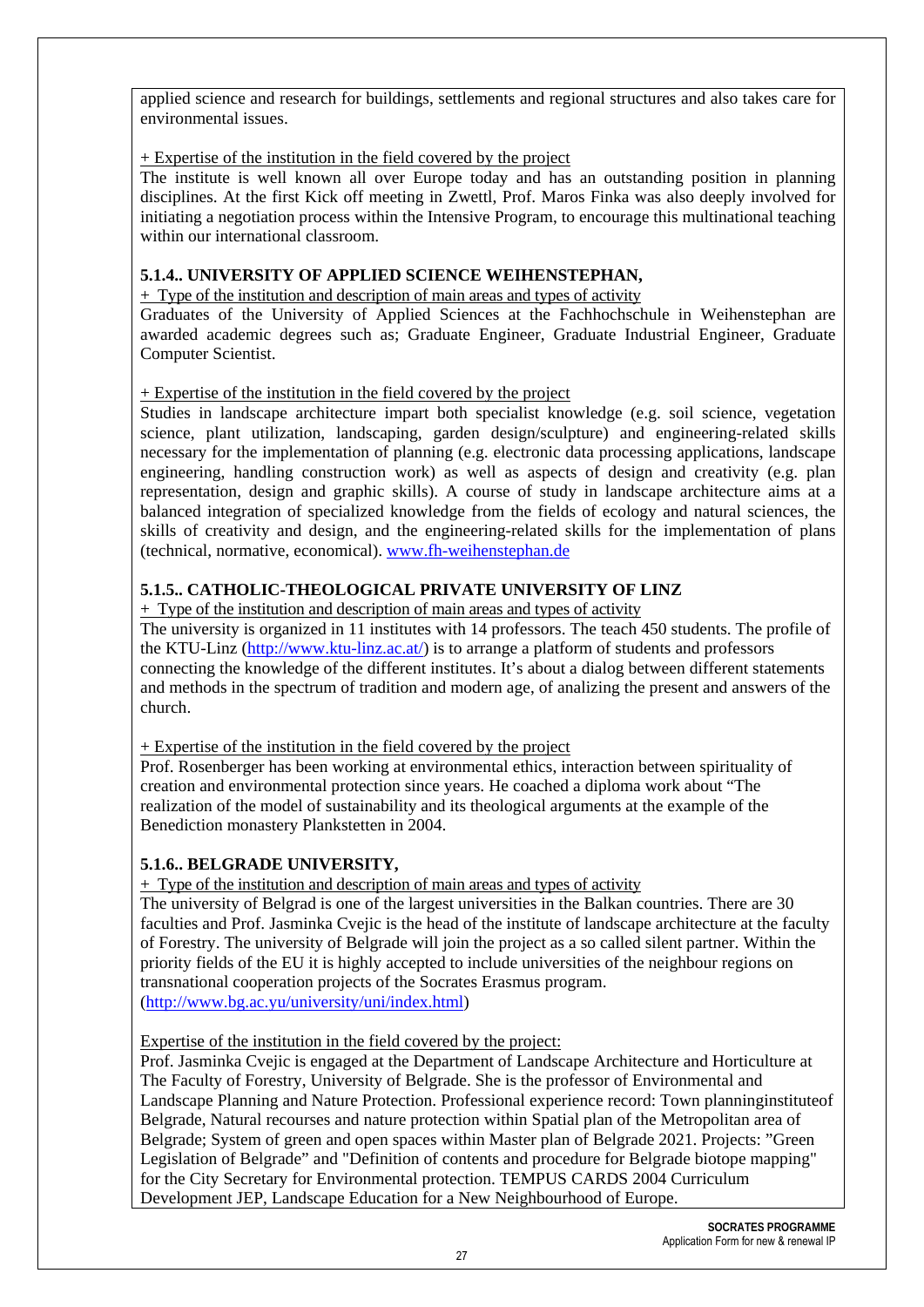#### **5.1.7. PARTICIPATING INSTITUTIONS - UNIVERSITY OF NATURAL RESOURCES AND APPLIED LIFE SCIENCES, VIENNA (ZUN - BOKU )**

+ Type of the institution and description of main areas and types of activity

Founded in 1872, the University of Natural Resources and Applied Life Sciences, Vienna, known too by its acronym "BOKU", now comprises 13 departments and four service centres in Vienna, as well as a number of experimental centres around Vienna. The university has approx. 5000 students (of which 15% are international), provides courses at the bachelor, masters and doctoral levels, has approx. 700 permanent teaching staff who are also engaged in research, a broad range of external lecturers, and some 430 persons working in services and administration. More specific information is available on BOKU's website at http://www.boku.ac.at/705.html?&L=1

#### + Expertise of the institution in the field covered by the project

The Centre for Environmental Studies and Nature Conservation – ZUN at the BOKU has established a network of excellence called ACADEMIA DANUBIANA to promote a higher degree of territorial integration within the accession countries in the Danube region (http://www.academiadanubiana.net). The ACADEMIA DANUBIANA focuses on a scientific and educational network within various disciplines and paradigms in planning and systems design. The aim of this program is about the working out of visionary concepts and projects, offering postgraduate study programs and seminars to promote mutual learning within a dialogue between municipalities, universities, concerned industries, business, non governmental organisations and the society.

#### **5.1.8.. FACULTY OF CIVIL ENGINEEERING AT THE STU IN BRATISLAVA**

+ Type of the institution and description of main areas and types of activity

At the STU (Slovak Technical University) there are seven faculties. The faculty of Civil Engineeering (http://www.svf.stuba.sk/) was founded in 1938 in the city of Martin and comprises 22 departments. Ass. Prof. Jarmila Husenicova is working at the Katedra architektuy in the field of urbanism and regional development.

#### + Expertise of the institution in the field covered by the project

Department of Architecture provides education :

- a comprehensive architectural education, including the technological, artistic, special theoretical and engineering disciplines and design of different building structures
- also involves housing renewal, the preservation of historical monuments, interior design, urban planning and landscape design (town and country planning)

Department´s research activities:

- devoted to general methods for the philosophy of the revitalisation of the countryside
- analyses of traditional technologies and materials and possibilities for their utilisation today
- details studies of regional architectural forms and constructions principles and their application to contemporary architecture and energy self – sufficiency (independency)

#### **5.1.9.. PHILOSOPHISCH-THEOLOGISCHE HOCHSCHULE BENEDIKTBEUERN**

#### + Type of the institution and description of main areas and types of activity

The Philosophisch-theologische Hochschule Benediktbeuern was founded in 1931 as an institute of theological studies for members of the Salesians of Don Bosco (SDB) and in 1981 acknowledged as a university for Diploma studies in theology and pedagogy. The Hochschule is teaching a very concrete theology which wants to provide in particular the pastoral competence of the students. On base of a good philosophical background the students shall be able to integrate human sciences into an overall vision of life and to reflect autonomously the challenges of today's life.

#### + Expertise of the institution in the field covered by the project

The Philosophisch-theologische Hochschule Benediktbeuern offers an additional qualification in religious pedagogy and moreover the possibility to combine the study of theology with a parallel study of pedagogics. This is unique all over the German speaking countries. Furtheron the university has a department of science of pastoral work for young people. Also this is unique. Therefore it seems a necessity to cooperate with Benediktbeuern and especially with Prof. Lechner, lecturer of pastoral work for young people, in regard of this field.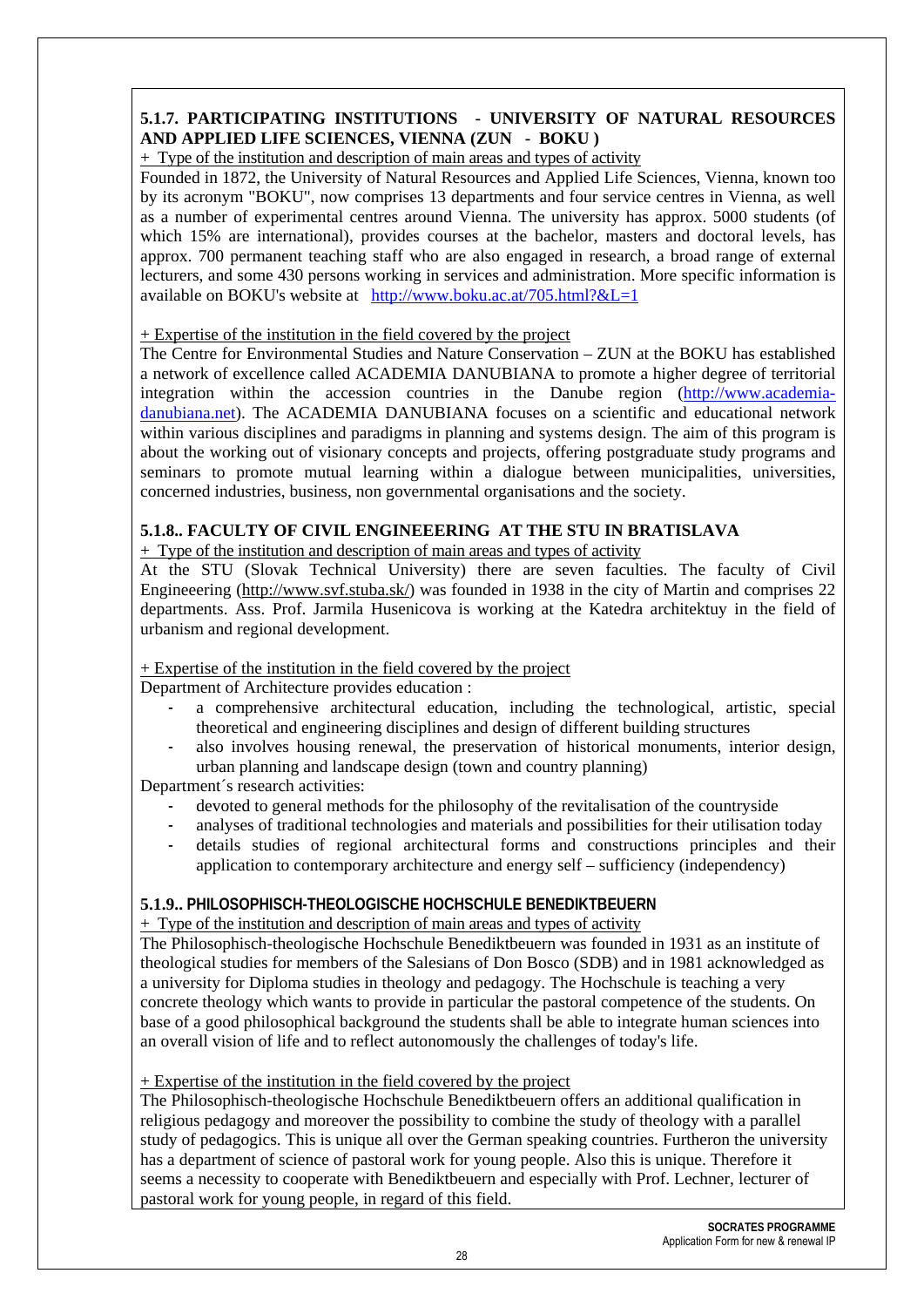#### **5.2 PARTNERS, OTHER THAN HIGHER EDUCATION INSTITUTIONS**

#### **5.2.1.. STIFT ZWETTL**

The friars community takes care of the students and their questions, provides working materials and accommodation as well as the subsistence. Especially Frater Cosmas and Frater Severin are taking care for the cooperation between the convent and the students with professors in organizational, technical and also spiritual matters. Internet: http://www.stift-zwettl.at

#### **5.2.2.. CATHOLIC COLLEGE COMMUNITY**

Mr. Mag. Schüller from the KHG in Vienna was asked from the monastery to undertake the student's accompaniment and their support, because of the monastery's wish not to interfere directly with the process, for not affecting the results negatively. Email: helmut.schueller@netway.at

#### **5.3. SPECIFIC TASKS OF THE PARTICIPATING INSTITUTIONS**

#### **5.3.1.. UNIVERSITY OF NATURAL RESOURCES AND APPLIED LIFE SCIENCES, VIENNA (IKI-BOKU )**

#### Specific task of the participating institution

Prof Treberspurg is the coordinator of the project VITA NOVA and will present a lecture about Resource saving building structures for restoring monastery buildings. Also Mr. Gregor Eichinger will have a lecture about "The reciproke influence of architecture for human beings and especially the young generation".

The experiences and results from the OECD/CERI project "Environment and school initiatives." Are an essentiel input for the future ecological education process in the Waldviertel. Mr. Günther Pfaffenwimmer from the Ministry of Education and research will have a lecture on – "How to increase ecological awareness and dynamic qualities by means of education." (inquiry)

#### Number and profile of personnel involved in the project.

Prof. Martin Treberspurg is well known for solar architecture and sustainable constructions. He was assistant professor at the Technical university in Vienna in building constructions. Since 1982 he is working as an architect in his own office and was participating on more than 100 architectural competitions within solar housing. He was awarded in 1999 with the UIA price for the improvement of the quality of human settlements in Beijing – China (Sir Robert Mathew price). See www.treberspurg.at Since 2004 he is professor for sustainable construction at the BOKU.

### **5.3.2.. LESOTECHNICAL UNIVERSITY SOFIA**

Specific task of the participating institution

The Department of Landscape architecture in Sofia at the Lesotechnical university is working on several design projects in Bulgaria. Prof. Pouhalev will have a lecture on "The importance of forestry within Bulgarian monasteries".

Number and profile of personnel involved in the project.

+ Prof. Pouhalev (Email. pouhalev@ltu.bg) and Assoc. Prof. Dr. Katinka Mihova are teaching "Organization and Management of the Landscape Nature Protection".

+ Mr. Dobromir Borislavov, is a Master of Landscape Architecture, and studying ´business studiert derzeit einen Magisterkurs in "Business Administration". And was organizing an international student conference in Bulgaria for the European landscape architects. http://www.elasa.org/

+ Mr. Daniel Yordanov and Mrs. Svetlana Anisimova will work as PhD.students on ornamental gardening and plant protection, which will be in cooperation with the new design in the baroque garden in the monastery .

## **5.3.3.. SLOVAK UNIVERSITY OF TECHNOLOGY - FASTU BRATISLAVA**

#### Specific task of the participating institution

Prof. Maros Finka and Doz. Karol Kattos will prepare essentiell planning material for the students in relation to the restoration process in Stift Zwettl. Karol Kattos was participating within the last ten years on several projects with the BOKU. Email: Maros Finka finka@fa.stuba.sk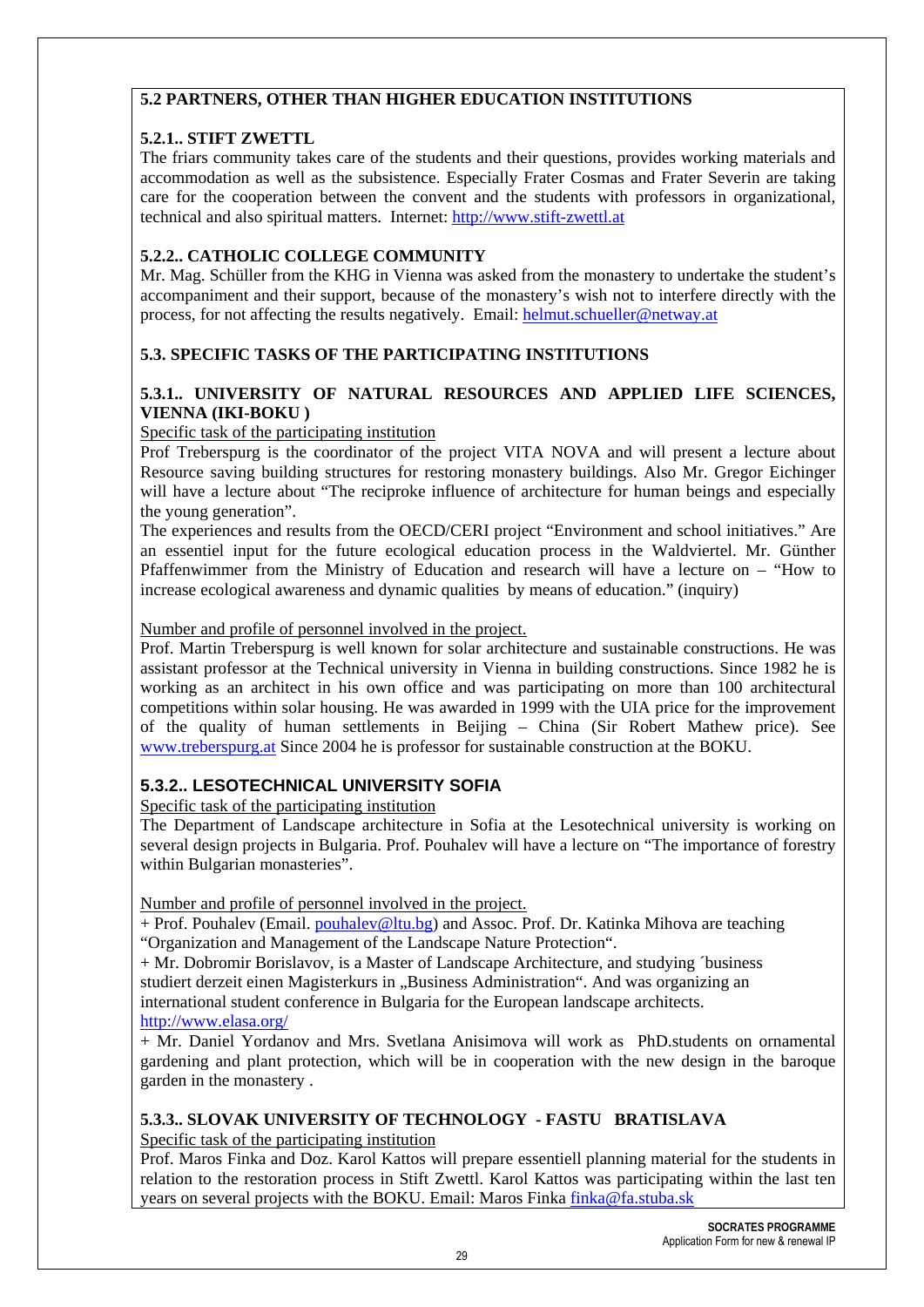Number and profile of personnel involved in the project.

Mr. Doz. Karol Kattos from the FASTU BRATISLAVA has long experiences in landscape- and garden architecture as much as in renewal of historical park- and landscape structures. He is teaching students as ´senior lecturer´ in landscape- and garden architecture, as well as supervising foreign students in these fields. Mr. Kattos also the main coordinator of the "TEMPUS Program REGAMTER"(1994-1997). Karol Kattos amos@fa.stuba.sk

Mrs. Doc. Dr. Dagmar Petríková from the FASTU BRATISLAVA is together with Prof. Finka supervising the SPECTRA Centre and has long year experiences with social and ecological aspects of the landscape architecture, landscape planning and urban development. She will be helpful by the taking of the directory for data's and facts for the Zwettl monastery. Doc. Petríkova cooperates with various projects of FASTU partner universities.

Email: Dagmar Petríková petrikova@fa.stuba.sk

Mr. Juraj Berdis from the FASTU BRATISLAVA is postgraduate at the urban development institute und landscape planning. He also supervises the students in these fields. In the last years he cooperated with many BOKU projects.

Email: Juraj Berdis berdis@lycos.com

#### **5.3.4.. UNIVERSITY OF APPLIED SCIENCE WEIHENSTEPHAN,**

Specific task of the participating institution

The cooperation with Weihenstephan will be very helpfull in relation to landscape architecture and the restoration of the historical garten in Stift Zwettl.

Number and profile of personnel involved in the project.

Mrs. Birgit Schmidt is an open space planner and has experiences in several landscape planning projects.

#### **5.3.5.. CATHOLIC-THEOLOGICAL PRIVATE UNIVERSITY OF LINZ**

Specific task of the participating institution

Prof. Rosenberger is the head of the institute for moral Theologie at the catholic-theological private university in Linz. His topic is moral theology and he will present a lecture on "Ethical concepts of Cistercian monasteries". Email: m.rosenberger@ktu-linz.ac.at

Number and profile of personnel involved in the project.

Prof. Rosenberger is communicating with his students by virtual means and he is working on topics of sustainable economy within the ecclesiastical field.

#### **5.3.6.. UNIVERSITY OF BELGRADE**

The specific task of the participating institution and the number and profile of personnel involved in the project you will find in chapter 5.4.1..

#### **5.3.7.. UNIVERSITY OF NATURAL RESOURCES AND APPLIED LIFE SCIENCES, VIENNA (ZUN-BOKU )**

#### Specific task of the participating institution

The Centre for Environmental Studies and Nature Conservation – ZUN will elaborate during the entire project a website inclusive a team workspace and e-learning platform available for the participants. We are considering this project as a contribution for an intercultural dialogue for future lifelong activities. https://e-learning.boku.ac.at/

Number and profile of personnel involved in the project.

Prof. Werner Kvarda is engaged in the fields of ecological architecture and planning at the Centre for Environmental Studies and Nature Conservation in Vienna and visiting professor at the Civil Engineer Faculty of the Slovak Technical University in Bratislava. He is the president of the Austrian Permaculture Association (http://www.permakultur.net/) and founding member of the Association for promoting sustainable development and ecologisation in the Danube region. (http://www.academiadanubiana.net/) In 2003 he was a member of the Austrian ECOLINK team. http://www.ecosites.net There will be two lectures presented by

+ Wolfgang Blaas – Projectmanagement and a businessplan for small and medium enterprises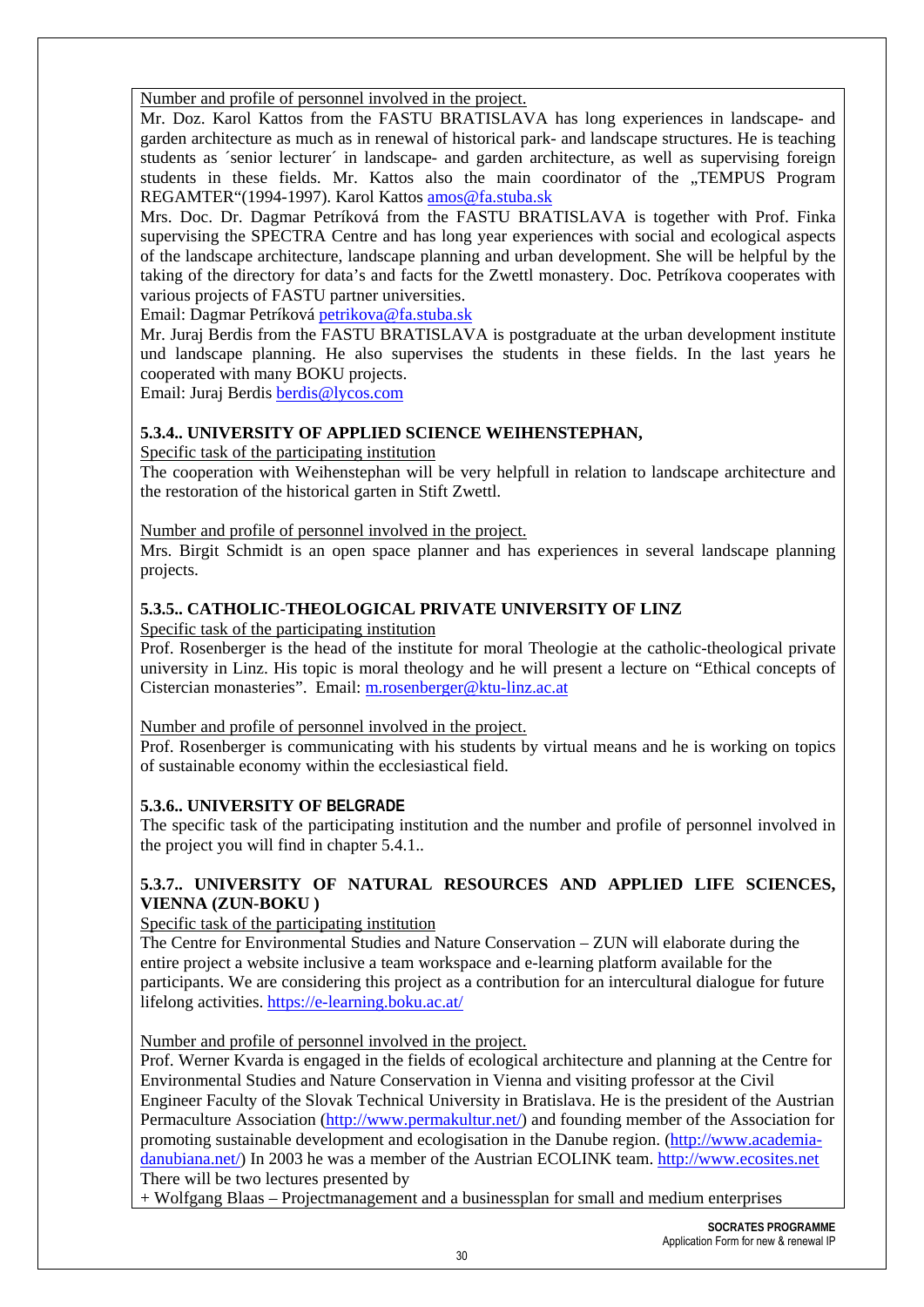+ José Manuel Henriques – Poverty and wealth in periphere regions

#### **5.3.8.. STU STAVEBNA**

Specific task of the participating institution

The Katedra architektury at the faculty of Civil Engineering in Bratislava will support the project in Stift Zwettl with specific tasks for the renovation and historical analysis of the medieval buildings.

Number and profile of personnel involved in the project.

+ Mrs.Assoc. Prof. Jarmila Husenicova is working a the STU in Bratislava at the Faculty of Civil Engineering in urban planning. She was working on cross border regional development concepts between Slovakia and Austria and also on the planning atlas of Slovakia

+ Miroslav Gregus has several experiences within recreational and relaxation centres. He is also a member of an European Intensive program in the Burgenland.

+ Mr. Roman Grünner is a PhD. Student in Bratislava and is working on architectural and historical renovation project in Germany and Slovakia.

#### **5.3.9 PHILOSOPHISCH-THEOLOGISCHE HOCHSCHULE BENEDIKTBEUERN**

Specific task of the participating institution

The philosophical-theological university in Benediktbeuern is well know in Europe for it´s reflection on the pastoral activities for young people.

Number and profile of personnel involved in the project.

Prof. Martin Lechner will present a lecture on "The possibilities of pastoral work for young people in Benedictine monasteries".

#### **5.4.. ROLE OF ORGANISATIONS WITHOUT RECEIVING A SOKRATES GRANT 5.4.1.. UNIVERSITY BELGRAD - FACULTY OF FORESTRY**

Type of the institution and description of mail areas and types of activity:

The Faculty of Forestry is part of Belgrade University. The Department of Landscape Architecture and Horticulture is one of four Departments at the Faculty of Forestry, and it was founded in 1960. The faculty offers graduate, postgraduate and doctoral studies. The Department of Landscape Architecture and Horticulture includes three chairs: The Chair of Landscape Architecture and Planning, The Chair of Horticulture and Nursery Stock Production and The Chair of Landscape Engineering. http://www.sfb.bg.ac.yu/

Number and profile of personnel involved in the project.

Prof. Jasminka Cvejic of the Faculty of Forestry has realised several landscape plans in Serbia within the last decade was also a member of the Balkan conference in Vienna at the BOKU as a representative e from the university of Belgrade http://www.mpc1.at/download/Cvejic.pdf

Mrs. Nevena Vasiljevic is an assistant at the university in Belgrade at the Department of Landscape Architecture and Horticulture and is working for the "Strategy of nature conservation and the Spatial plan of the Biosphere Reserve Golija and also the Protection and promotion of Biosphere Reserve in Golija". Email: Mrs. Vasiljevic orjen@eunet.yu

+ Doz. Dejan Skocajic – The landscape architecture of the Serbian medieval monasteries and the possibilities for revitalization.